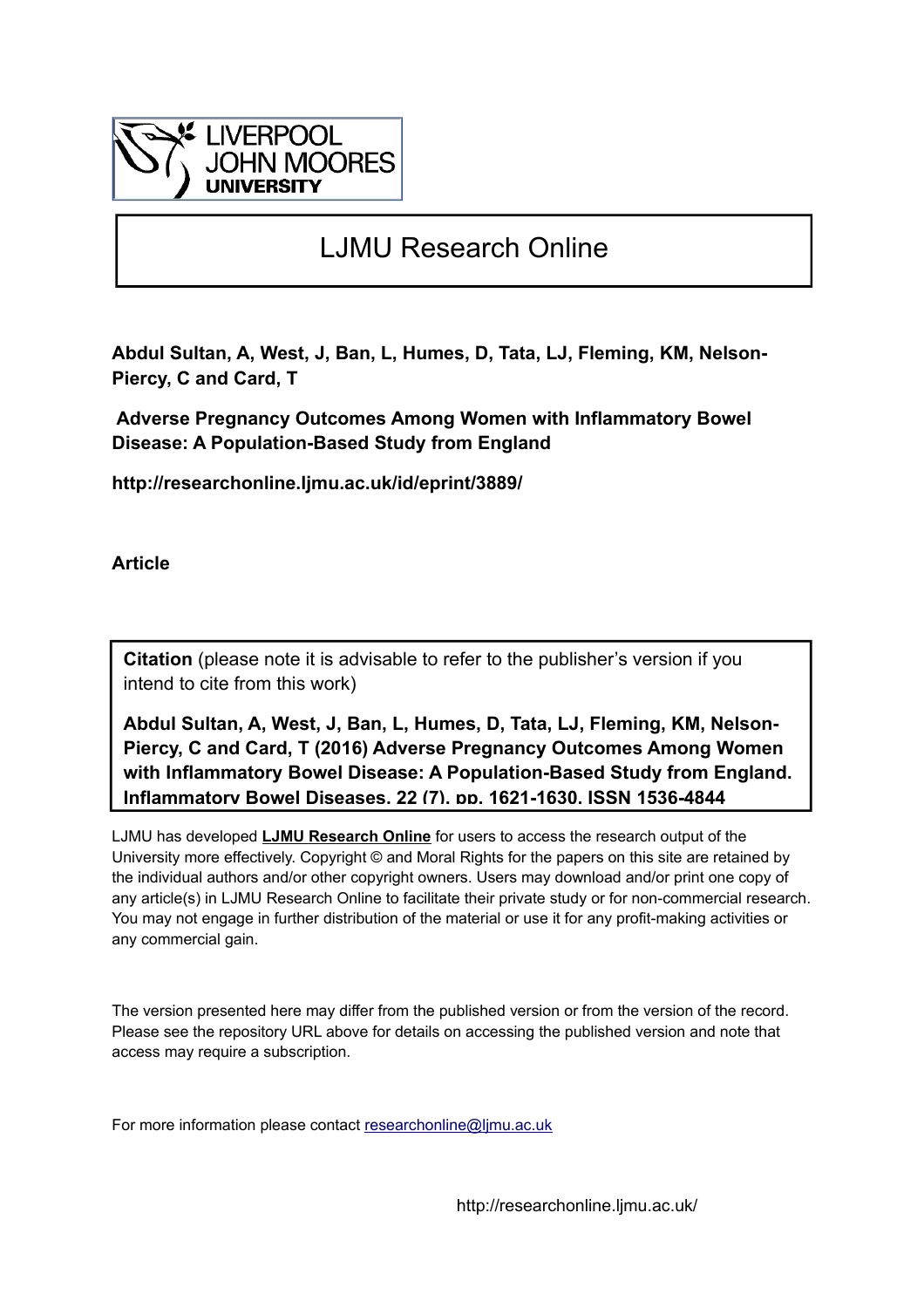# **Adverse pregnancy outcomes among women with inflammatory bowel disease: A population based study from England**

Alyshah Abdul Sultan<sup>1,2</sup>, PhD, Joe West<sup>1</sup>, PhD, Lu Ban<sup>1</sup>, PhD, David Humes<sup>1</sup>, PhD, Laila J Tata<sup>1</sup>, PhD, Kate M Fleming<sup>1</sup>, PhD, Catherine Nelson-Piercy<sup>3</sup> , MD, Timothy card<sup>1,2</sup>, PhD <sup>1</sup>Division of Epidemiology and Public Health, University of Nottingham, Clinical Sciences Building, City Hospital, Hucknall Road, Nottingham, UK, NG5,1PB <sup>2</sup> NIHR Biomedical Research Unit in Gastrointestinal and Liver Diseases at Nottingham University Hospitals NHS Trust and The University of Nottingham United Kingdom <sup>3</sup>Women's Health Academic Centre, Guy's & St Thomas' Foundation Trust, St Thomas' Hospital, Westminster Bridge Road, London, UK, SE1 7EH Funding: This study was funded by a grant from the Crohn's and Colitis UK. The funders had no role in the conception, conduct or reporting of the study. Address for Correspondence: Dr. Timothy Card, Division of Epidemiology and Public Health, School of Community Health Sciences, University of Nottingham, Clinical Sciences Building, City Hospital, Nottingham, UK, NG5 1PB Email: [tim.card@nottingham.ac.uk](mailto:tim.card@nottingham.ac.uk)

Word count (manuscript)  $= 3,484$ Word count (abstract)  $= 244$ Tables  $= 4$  $References = 25$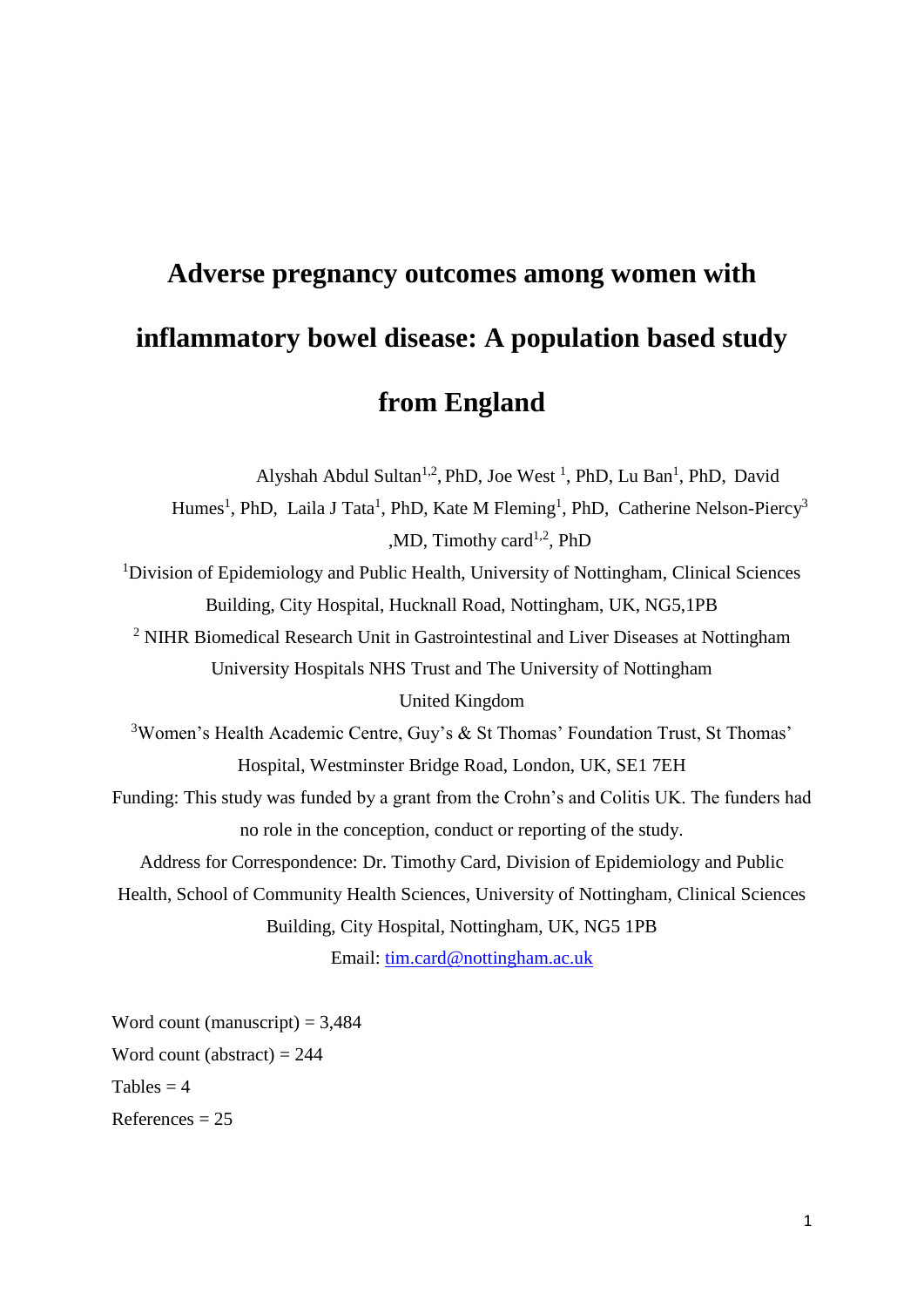#### **Abstract**

#### **Background**

There is limited contemporary population based evidence on adverse birth outcomes and pregnancy related complications for women with inflammatory bowel disease (IBD). This study provides such estimates of these risks and assesses variation by IBD type and surgical interventions.

#### **Methods**

We calculated the proportion of pregnancies in women with and without IBD between 1997 and 2012 throughout England using linked primary (Clinical Practice Research Datalink-CPRD) and secondary care (Hospital Episode Statistics-HES) data. Risk of pregnancy related complications and adverse birth outcome in women with Crohn's Disease-CD and Ulcerative Colitis-UC were compared to risks in women without IBD using odds ratios (OR).

#### **Results**

Of 364,363 singleton pregnancies resulting in live or stillbirths 1,969 (0.5%) were in women with IBD. Women with CD were more likely to have pre-term births (OR=1.42 95%CI;1.12-1.79), babies with low birth weights (OR=1.39;1.05-1.83) and postpartum haemorrhage (OR=1.27;1.04-1.55) whereas women with UC were only at increased risk of pre-term births with an absolute risk difference of  $\langle 2.7\% \rangle$ . These risks remained independent of caesarean section (CS). Prior surgery for IBD did not increase risk of adverse birth outcomes or pregnancy related complications compared to cases without surgery, however women with IBD were more likely to have an elective CS.

#### **Conclusion**

Women with CD, have increased risks of some specific pregnancy related complications and adverse birth outcomes which are independent of caesarean section, however the absolute risk differences are small indicating that most women with IBD will have an uncomplicated pregnancy.

Keywords: inflammatory bowel disease, adverse birth outcomes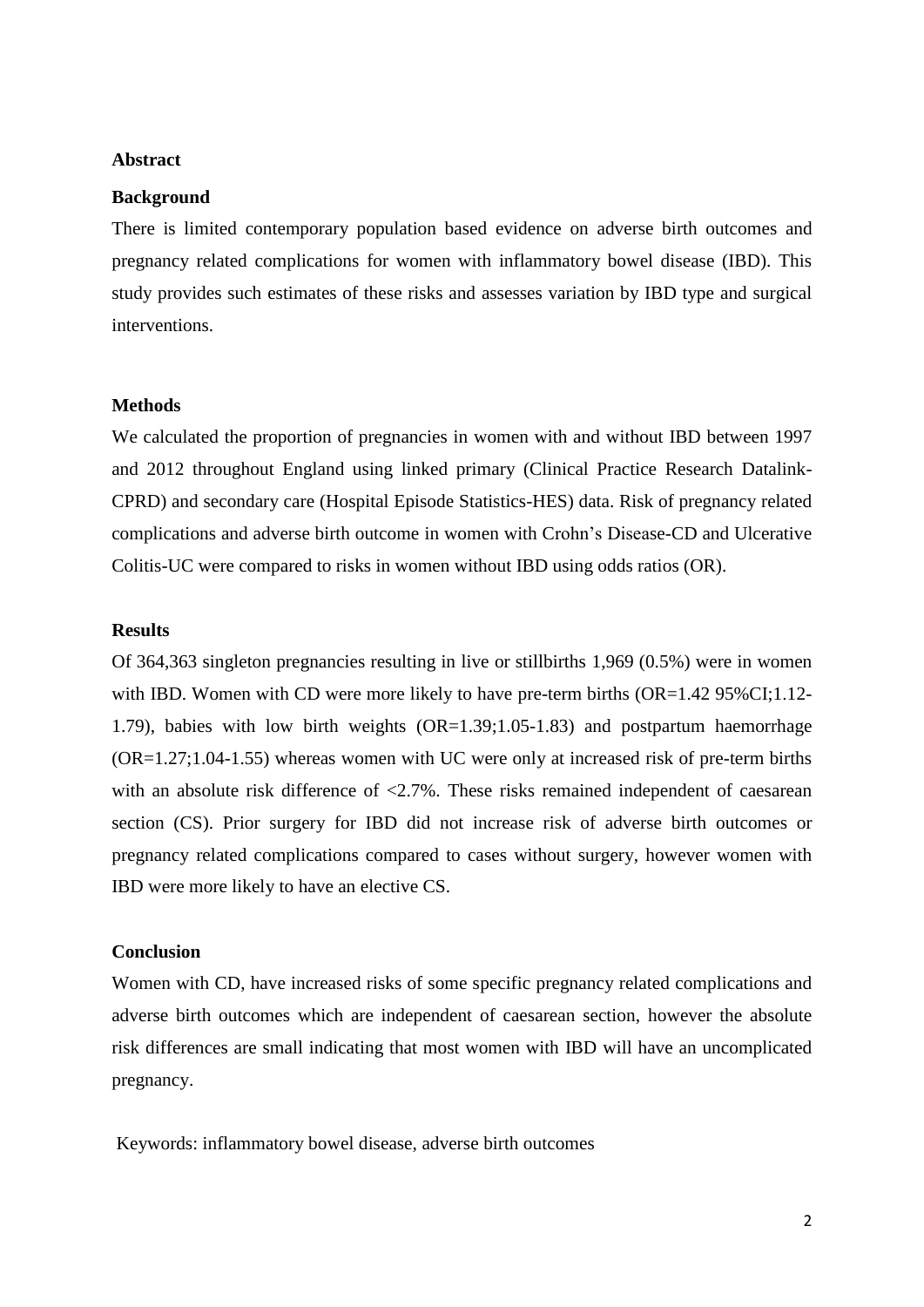#### **Introduction**

The incidence of inflammatory bowel disease (IBD) peaks around women's reproductive age and it has been linked to increased risks of pre-term birth and low birth weight which may lead to perinatal mortality.<sup>[1](#page-22-0)</sup> However the results from previous studies are inconsistent perhaps because most have been inadequately powered to provide reliable or precise figures.<sup>[2-6](#page-22-1)</sup> Even a meta-analysis by Cornish et.al<sup>[7](#page-22-2)</sup> which found 97% and 34% relative increases in the risk of pre-term births among those diagnosed with Ulcerative Colitis (UC) and Crohn's Disease (CD) respectively only included 1831 births to mothers with UC and 1005 to mothers with CD. This meta-analysis also reported a statistically significant 3-fold increase in the incidence of low birth weight among the children of mothers with CD compared to non-IBD controls, though there was no significant increase in low birth weight for children of mothers with UC. It is also not clear how adverse birth outcome varies by various mode of deliveries among women with IBD which may be medically driven because of complications related or unrelated to IBD. Furthermore, of studies that have found a significant positive association between IBD and caesarean section<sup>[3,](#page-22-3) [5-8](#page-22-4)</sup> most were unable to distinguish between the types of caesarean section (emergency versus elective). Finally, the potential impact of prior surgical intervention among women with IBD on these pregnancy outcomes also remains unknown. Accurate estimates of the risk of adverse birth outcomes and pregnancy related complications that are generalizable to the majority of pregnancies in women with IBD will aid both women and practitioners in better decision making. Therefore the aim of this study was to look at the contemporary risk of pregnancy associated complications and adverse birth outcomes among women diagnosed with IBD and assess its variation by IBD type and surgical intervention.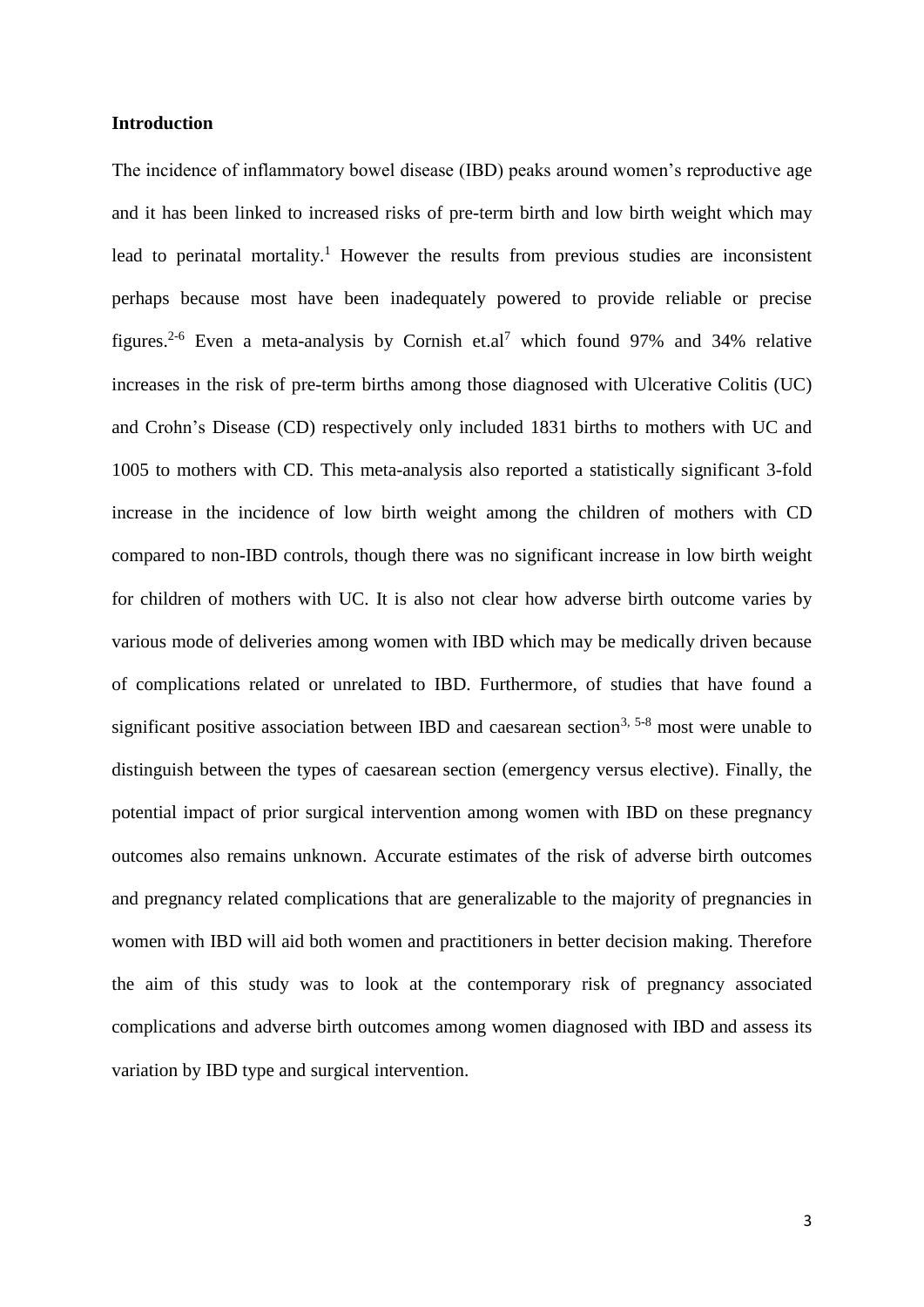#### **Method**

#### Study population

We used the Clinical Practice Research Datalink (CPRD)<sup>[9](#page-22-5)</sup> which is a large longitudinal UK database that contains the anonymised primary care records of patients in computerised form. The CPRD includes practices where staff have been trained to enter data to the necessary standard for research, and identifies the date at which this standard is reached. All patients within a participating practice are automatically included. Data from around 53% of the CPRD practices are also linked to Hospital Episode Statistics  $(HES)^{10, 11}$  $(HES)^{10, 11}$  $(HES)^{10, 11}$  $(HES)^{10, 11}$  data which contains more detailed information on all hospitalisations in England, including all discharge diagnoses and procedures. As HES only covers English hospitals, practices from Northern Ireland, Wales and Scotland are excluded. The linked portion of the CPRD has been shown to be similar in terms of age and sex distribution to the UK population published by the Office for National Statistics  $(ONS)^{12}$  $(ONS)^{12}$  $(ONS)^{12}$ . Diagnoses of  $IBD^{13}$  $IBD^{13}$  $IBD^{13}$  in primary care and delivery/birth information in HES maternity data<sup>[14](#page-22-10)</sup> have been validated to external sources with positive predictive values of 92% and 93% respectively.

#### Defining cases

We used as our source population the entirety of CPRD records for practices linked to HES data, during the period for which this linkage was available (1997-2012). Women in this population aged 15-44 years with HES-recorded singleton pregnancies ending in a live birth or a stillbirth between 1997 and 2012 were identified from our study population. Pregnant women were defined as having IBD during pregnancy if they had ever had a diagnosis before delivery or if they had a diagnosis after delivery but a prescription of 5-ASA at some point before delivery. Information on the IBD diagnosis was extracted using both primary and secondary care data. Pregnant women with IBD were classified as having CD if they had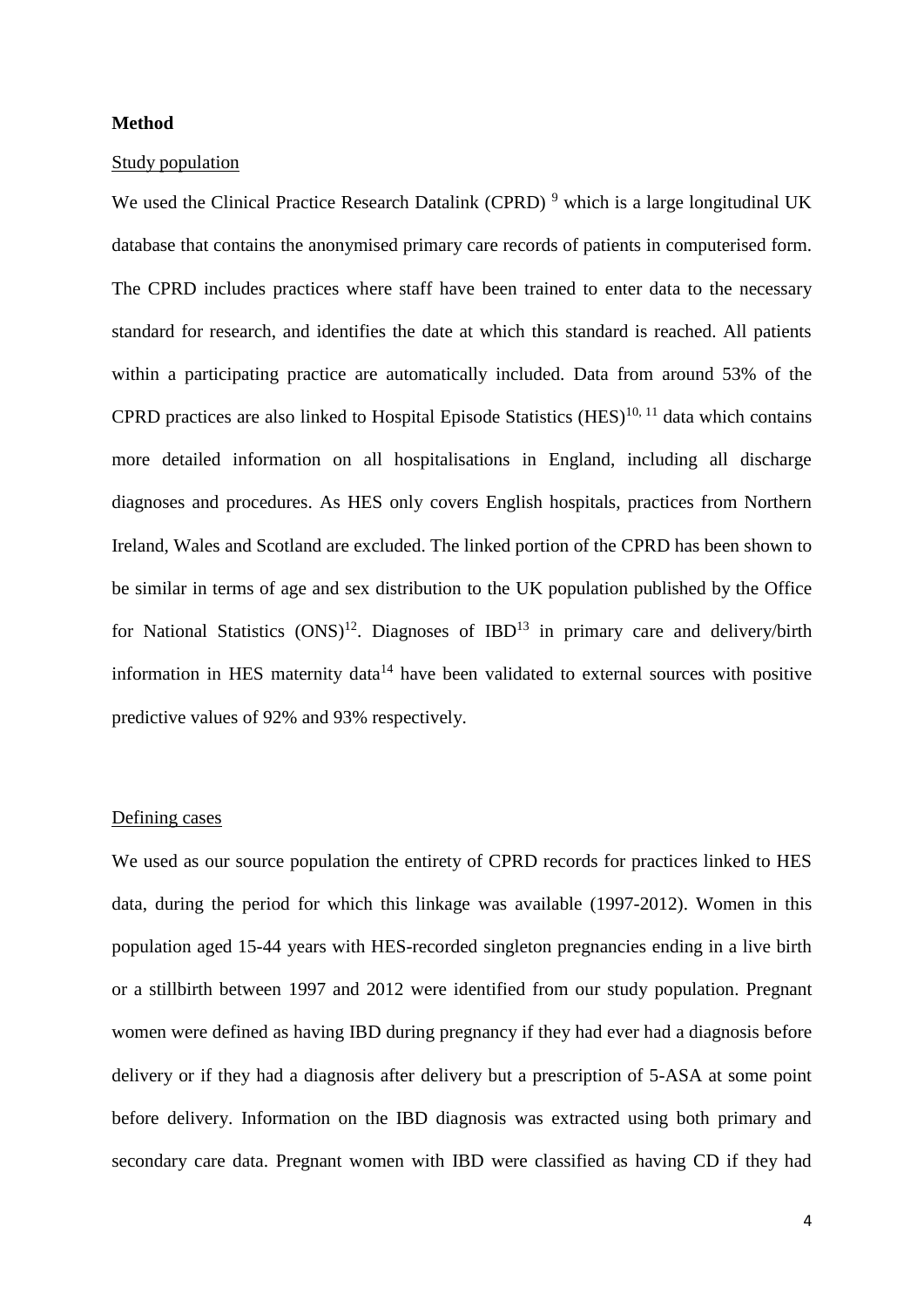diagnoses specifying this condition regardless of whether they also had diagnoses of UC, as having UC if they had recordings of UC but not CD, and as having unclassified IBD if their coding for IBD did not specify CD or UC.

For pregnant women with IBD, we also extracted information on surgical interventions that included women undergoing small bowel (e.g. excision of lesion of ileum), large bowel (e.g. colectomy), perianal surgery (e.g. Perianal excision lesion of rectum) or pouch surgery (e.g. anastomosis of ileum to rectum) using their both primary and secondary care records (code list available on request). In order to correctly ascertain pouch surgeries among women with UC, we also reviewed their surgical records. We considered women as having surgical intervention for IBD if they had a record for a relevant surgical procedure at any point from diagnosis up to their date of delivery. Our control population was pregnant women without a diagnosis of IBD in their primary or secondary care records.

#### Defining outcomes

From HES, we extracted information on pregnancy related complications (postpartum haemorrhage, antepartum haemorrhage, gestational diabetes, venous thromboembolism and pre-eclampsia/eclampsia) using previously established methodology.<sup>[15,](#page-22-11) [16](#page-22-12)</sup> Mode of delivery was categorised as normal vaginal delivery, assisted vaginal delivery (forceps, breech or vacuum), emergency and elective caesarean. We also extracted information on adverse birth outcomes (pregnancies resulting in pre-term births (<37 weeks of gestation), post-term births (>41 weeks), stillbirths or infants born with low birth weight (<2500 grams)).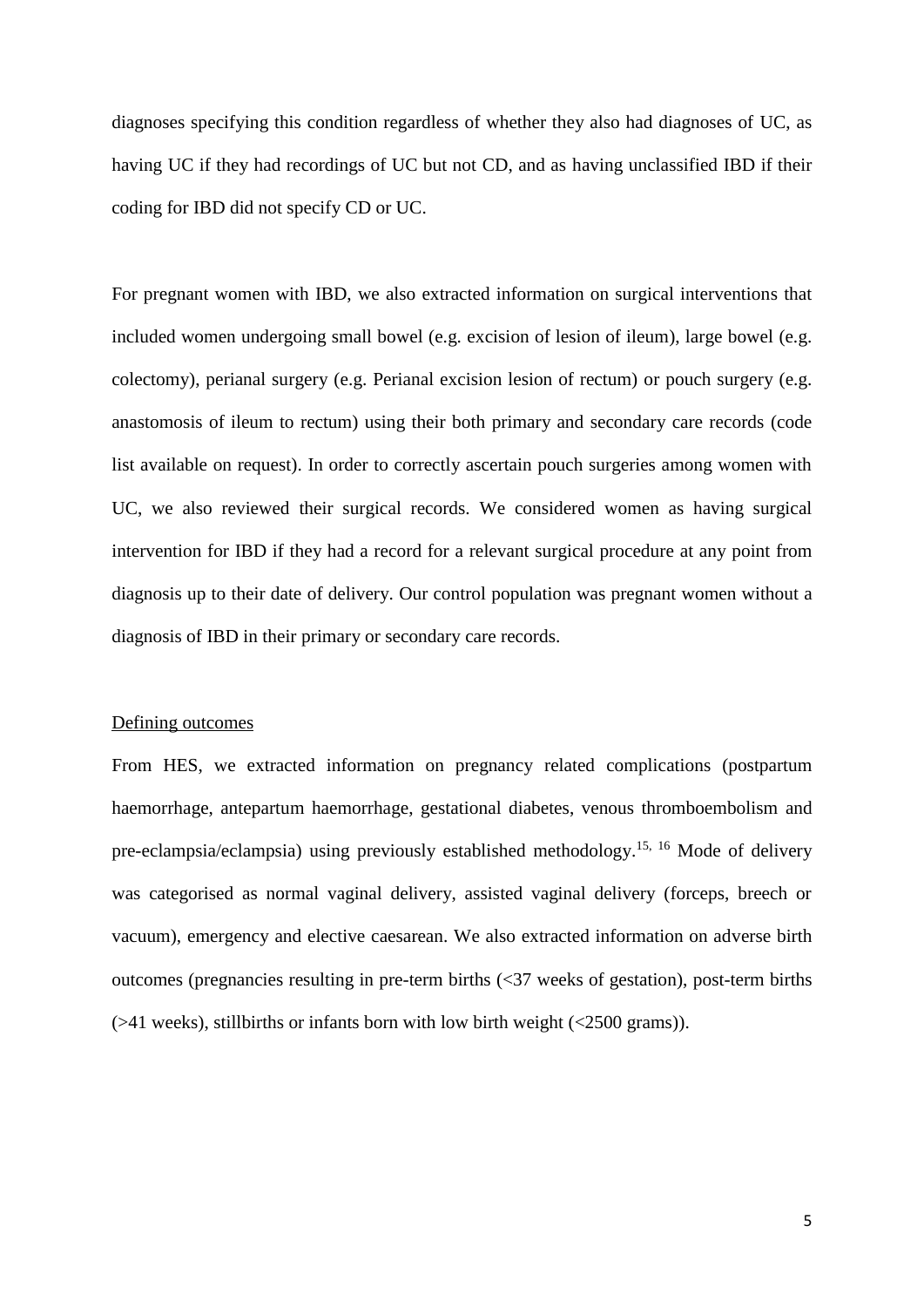#### Defining maternal co-variables

For each pregnancy, information on maternal factors during or before pregnancy was extracted from the patient's medical record. Maternal age at delivery was considered in 5 year age bands. Information on body mass index (BMI) categorised as normal weight  $(18.5 \text{kg/m}^2 \leq \text{BMI} < 25 \text{kg/m}^2)$ , underweight  $(\text{BMI} < 18.5 \text{kg/m}^2)$ , overweight  $(25 \text{kg/m}^2 \leq \text{BMI} < 25 \text{kg/m}^2)$ BMI<30kg/m<sup>2</sup>) and obese (BMI $\geq$ 30kg/m<sup>2</sup>) using the latest measure recorded by the general practitioner before the date of conception, smoking status categorised as current smoker or non-current smoker using the latest measure recorded by the general practitioner before delivery and ethnicity (as recorded in HES and grouped into white or non-white) was also extracted. Pregnant women were also defined as having diabetes in pregnancy (either preexisting or gestational) if it was recorded either in primary or secondary care data, or if a woman received a prescription for anti-diabetic medication (insulin or oral hypoglycaemic agents) at any time before delivery.

#### Statistical analysis

We calculated the proportions of pregnancies affected for all pregnancy related complications and adverse birth outcomes among those with and without IBD. These estimates were then stratified by IBD type (CD or UC) and perianal disease. Since only a small proportion of IBD in pregnant women was unclassified, their segregated results are not presented. We used logistic regression models to calculate the odds ratios (OR) and 95% confidence interval (95% CI) for the associations between IBD diagnosis and pregnancy related complications and adverse birth outcomes. These estimates were adjusted for maternal age, BMI, smoking status, calendar year at delivery (categorised to birth at 1997-2001, 2002-2006 and 2007- 2012), diabetes and ethnicity. Missing information on BMI, smoking status and birth weight was grouped into separate categories and included in the analyses. In order to assess the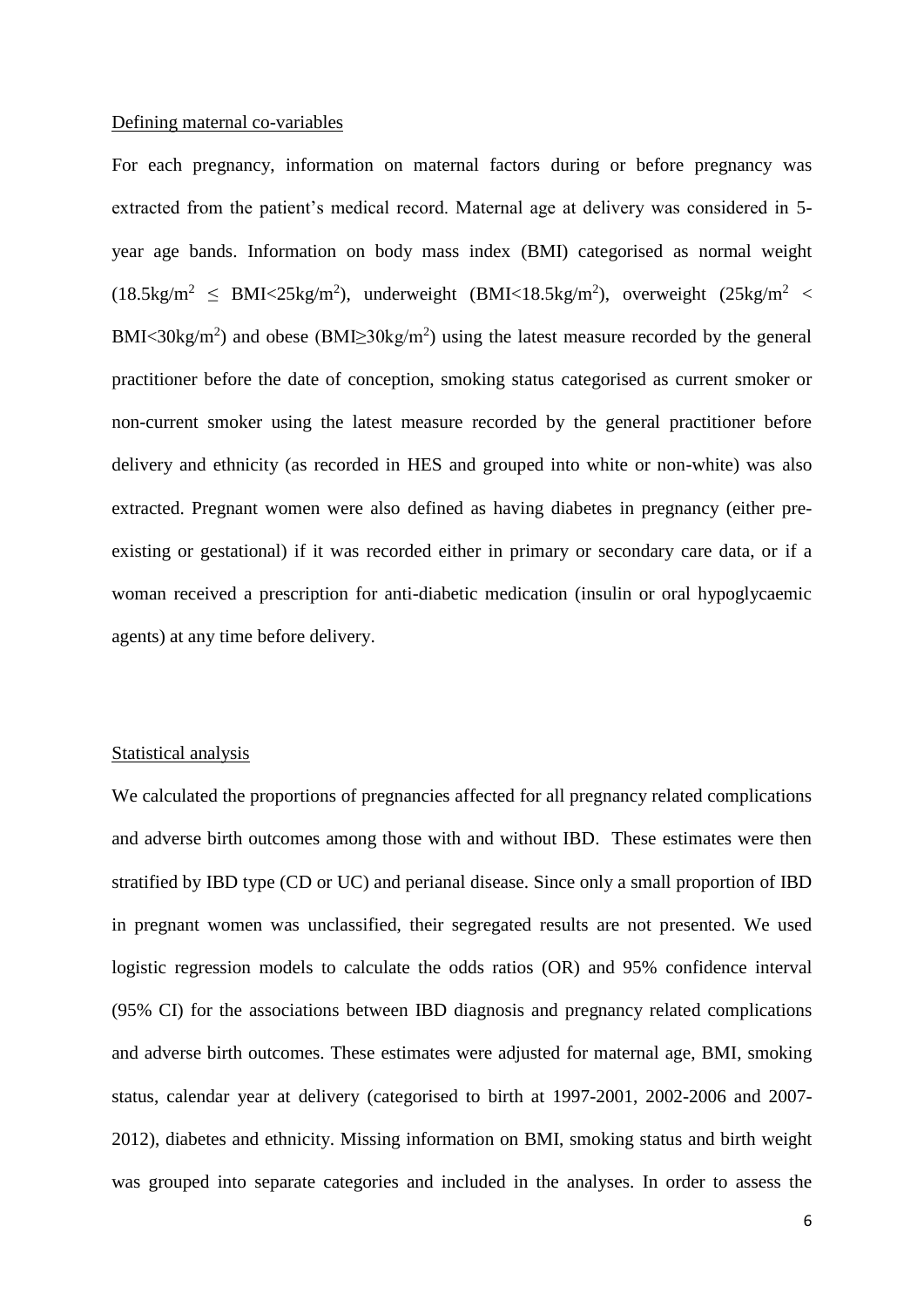extent to which the adverse birth outcomes (e.g. pre-term births) were medically driven (via elective caesarean sections), we carried out subgroup analyses among women who underwent normal vaginal or assisted delivery, elective caesarean section, emergency caesarean section and excluding women who underwent elective caesarean section. Similarly, to examine if the association between IBD and low birth weight is independent of the length of gestation, we analysed the risk of low birth weight among women with term births only. Among those diagnosed with IBD (UC or CD), we assessed the association of previous surgery for IBD with the risk of pregnancy related complications and adverse birth outcomes compared to women without such previous surgery. This analysis was then further stratified by disease type (UC and CD) and type of surgery. We also assessed the potential impact of pouch surgery among women with UC on pregnancy outcomes by restricting to those women in our analysis. For the purpose of this study, the categorisation of surgical intervention was not considered as mutually exclusive (i.e. if a woman had undergone more than one type of surgery prior to a pregnancy this was included in the analysis). As we did not have information on the severity of disease, we identified IBD case prescribed steroids at any point in time during pregnancy to assess the impact of disease activity on adverse outcomes. A clustering term was fitted in the models to account for women experiencing more than one pregnancy during the study period. All analyses were carried out using Stata MP 13.0 (Stata Corp., College Station, TX, USA).

#### **Ethical consideration**

This study was approved by the CPRD's scientific advisory committee (ISAC) (reference number= 10\_193)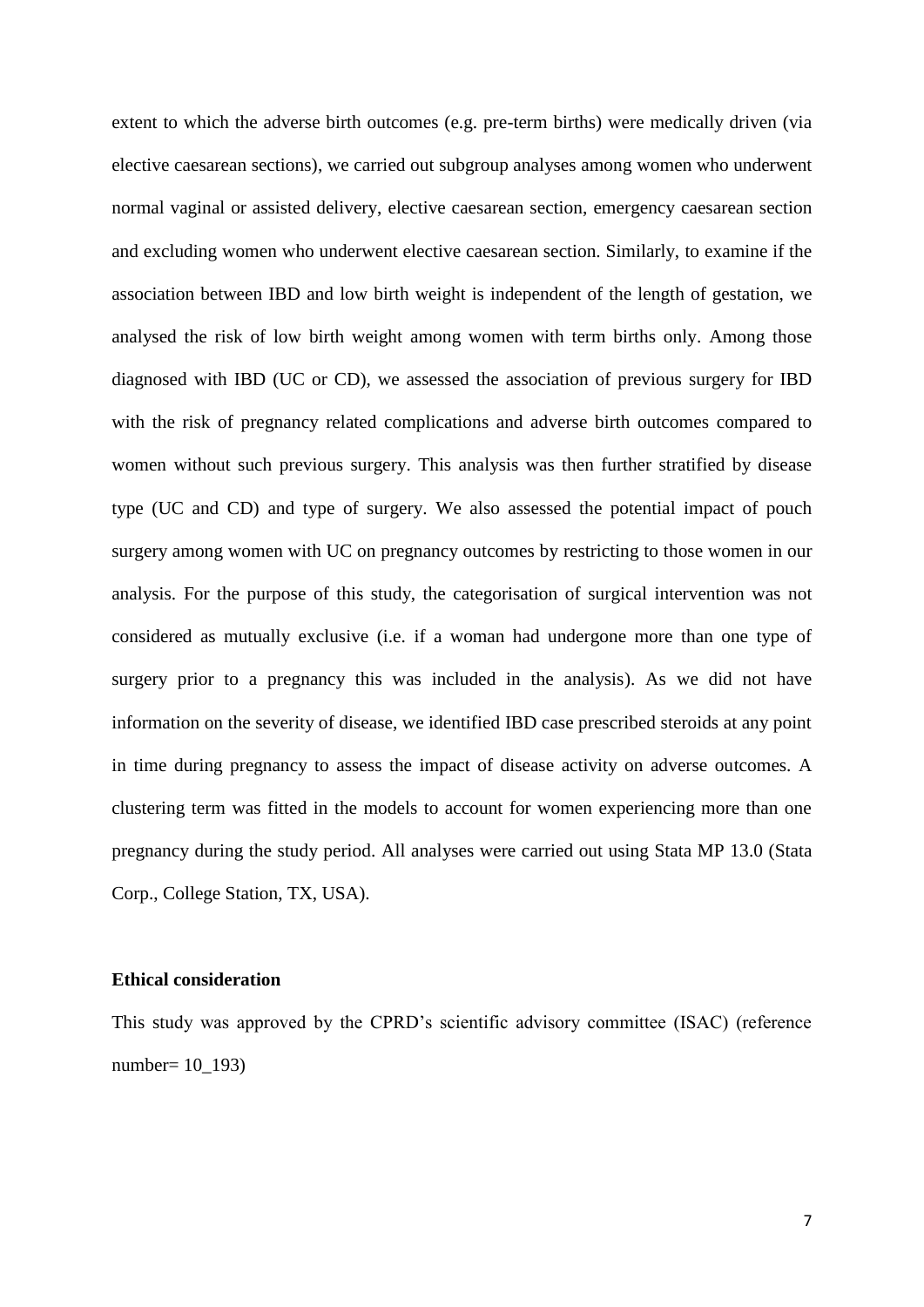#### **Results**

#### Study population

Among 276,719 women in our study population, there were 364,363 singleton pregnancies resulting in a live birth or a stillbirth. The proportion of pregnancies in women who had IBD diagnosed at some point before delivery was  $0.5\%$  (n=1,969). The majority (n=1,664 (85%)) of IBD diagnoses were made more than one year before delivery. Of all women with IBD, 51% (n=1,002) had CD and 45% (n=884) had UC with the remainder (n=83, 4%) of cases being of unclassified IBD type. Table 1 shows the maternal characteristics of mothers with and without IBD. Compared to controls, pregnant women with IBD were slightly older and more likely to be underweight particularly those with CD. Those with UC had a higher prevalence of diabetes and were less likely to be smokers compared to the control population whereas women with CD were more likely to be smokers. These differences were statistically significant (p-value  $\leq 0.01$ ). Overall, we found modestly increased risks of pregnancy related complications and adverse birth outcomes among pregnant women with IBD compared to the control population (Table 2). The risk for gestational diabetes, pre-eclampsia/eclampsia, preterm birth and low birth weight was further increased among cases prescribed steroids during pregnancy (supplementary table 1).

#### Adverse pregnancy and birth outcome among CD

The absolute risks of antepartum and postpartum haemorrhages among those with CD were 5.2% and 12.3% respectively. This corresponded to a 0.5% and 2.6% absolute excess risk respectively compared to the control population (Table 2). Compared to controls, women with CD were more like to undergo elective caesarean section with an absolute risk of 17.2% vs 9.7%, i.e. almost 2-fold (Adjusted odds ratio (AOR)=1.97; 95%CI 1.61-2.40) whereas the increase was more modest for emergency caesarean section (AOR=1.31; 95%CI 1.08-1.59)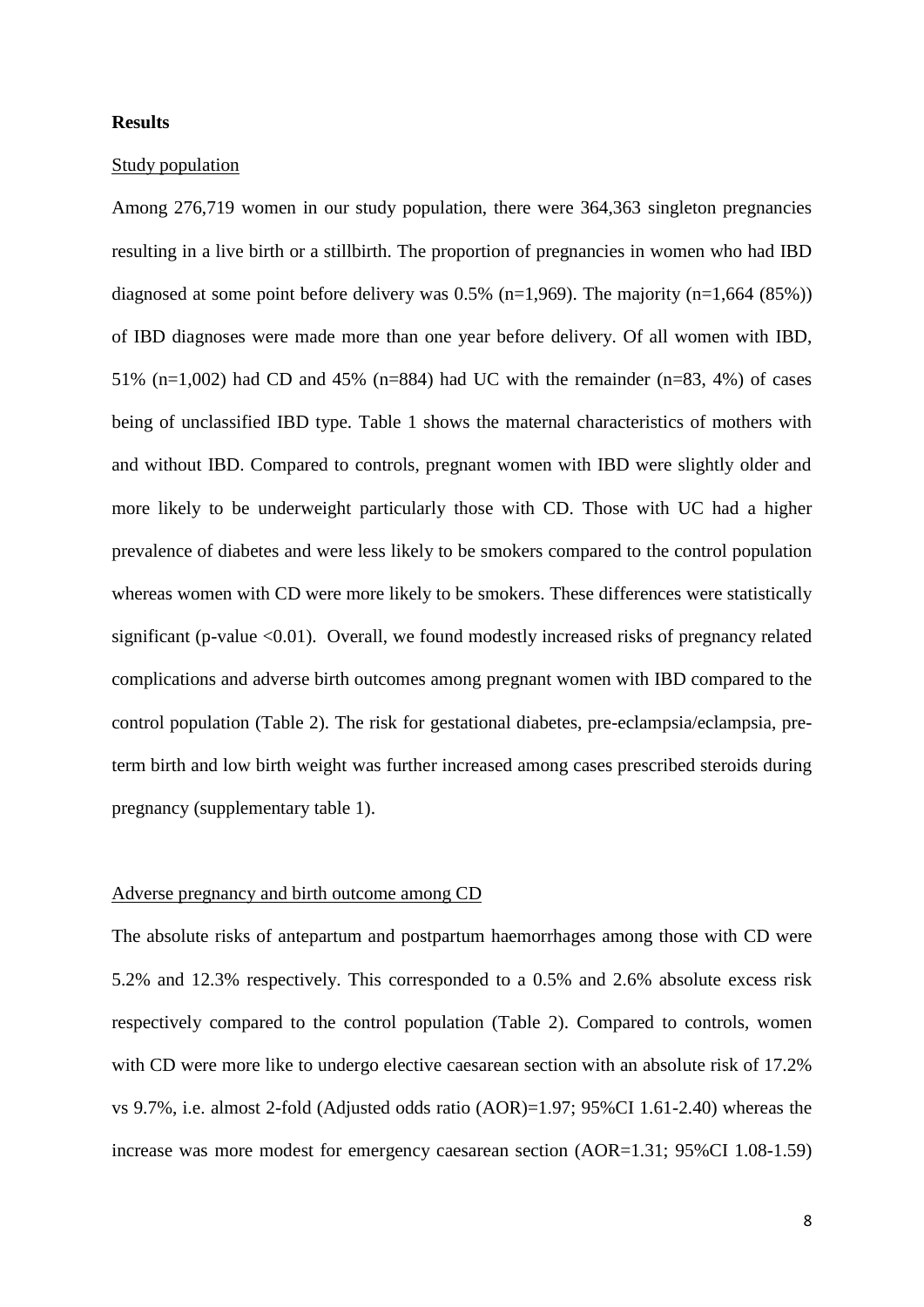(Table 3). Higher risk of assisted deliveries (AOR=2.61; 95%CI 1.50-4.53) and elective caesarean section (AOR=6.20 95%CI 3.82-10.04) was observed for those with perianal crohn's compared to controls. We did not find CD to be associated with a higher risk of stillbirths; however women with CD were  $42\%$  (AOR=1.42;  $95\%$ CI 1.12-1.80) and  $40\%$ (AOR=1.40 95%CI 1.06-1.85) more likely to deliver pre-term (gestation<37 weeks) and have smaller babies (birth weight<2500 grams) respectively compared to the control population. Even among women with CD delivering at term, we found an increased risk of having babies with low birth weight, although the association was not statistically significant (AOR=1.37 95%CI 0.92-2.04). We also found that mothers with CD had babies with a mean weight 80 grams lower (95%CI -40 to -120) compared to those without IBD. Finally the positive associations observed between CD and postpartum haemorrhage, pre-term birth and low birth weight remained when we excluded pregnant women who underwent caesarean section (Figure 1) and excluded CD cases with perianal disease (supplementary table 4).

#### Adverse pregnancy and birth outcome among UC

Among pregnant women with UC, we did not observe a significantly increased risk of antepartum haemorrhage, postpartum haemorrhage, pre-eclampsia/eclampsia or emergency caesarean section compared to women without IBD (Table 2). The absolute rate of elective caesarean section was higher among those with UC compared to controls (13.7% versus 9.7%); however this increased risk was not statistically significant (Table 2 and Table 3). We observed that women with UC were 33% more likely to have pre-term births (AOR=1.33 95%CI 1.06-1.67, absolute risk 8.5% in UC vs 6.5% in controls). This effect was also statistically significant when we excluded women who underwent caesarean sections (Figure 2). Finally, pregnant women with UC were not at a higher risk of stillbirths or giving birth to babies with low birth weight. There was also no statistically significant difference in the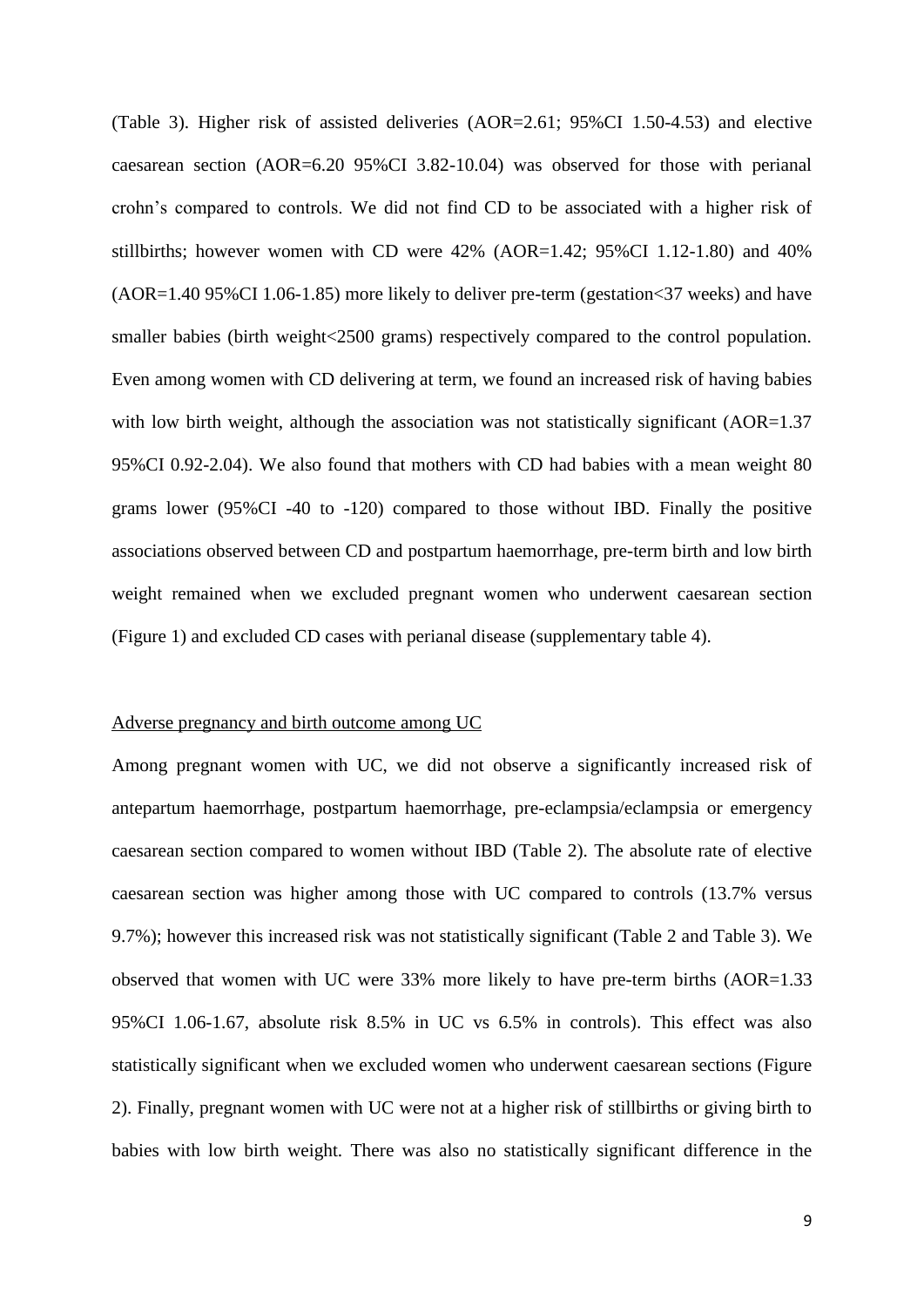mean birth weight among cases and controls (Mean difference=-28 grams 95%CI -13 to 70) (Table 2).

#### Surgical intervention for IBD and adverse pregnancy and birth outcomes

Some form of surgical intervention for IBD occurred before 344 (17.4%) of the deliveries. We found no increased risk of pregnancy related complications and adverse birth outcomes occurring in pregnancies following surgical intervention compared to those with IBD without surgical intervention (Table 4). However, those who underwent any surgical procedure for IBD were 3 times more likely to undergo elective caesarean section (absolute risk=28.5%; AOR=3.15 95%CI 2.23-4.45) compared to those IBD cases without any surgical intervention (absolute risk=12.4%).

For CD, our results for postpartum haemorrhage, mode of delivery and length of gestation remained broadly similar when we stratified our analysis by type of surgery except for perianal surgery which was associated with a 4-fold (AOR=4.27 95%CI2.38-7.68) increase in risk of elective caesarean section (Supplementary table 3). Women with UC who under-went surgical intervention were 13 times (Absolute risk=51% AOR=13.01 95%CI 5.68-29.80) more likely to undergo elective caesarean section compared to those without surgical intervention. This association was even stronger when we restricted our analysis to those who underwent pouch surgery (Supplementary table 4).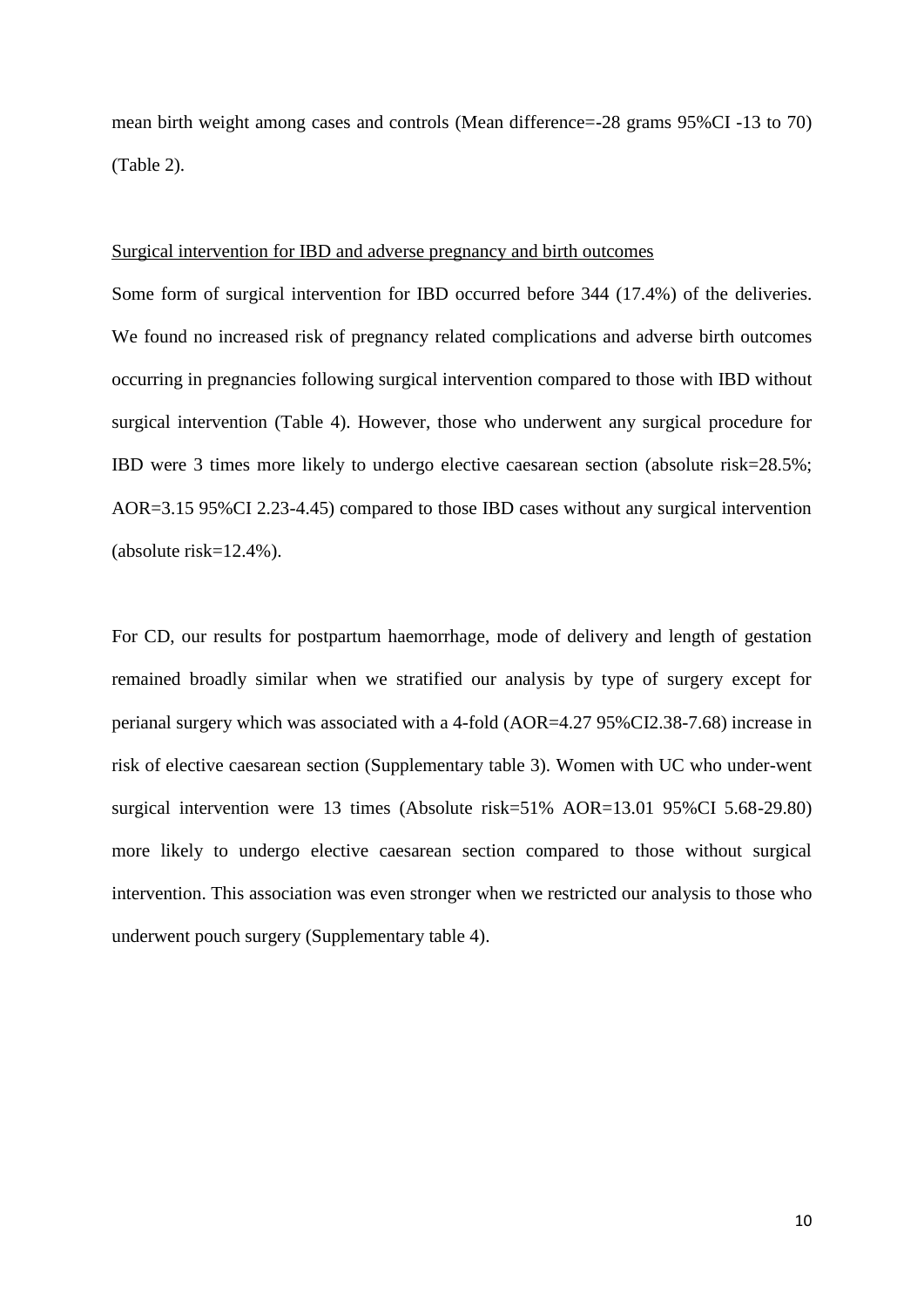#### **Discussion**

#### Main findings

In this large cohort study of more than 360,000 singleton pregnancies resulting in a live birth or a stillbirth, we have provided population-based estimates of the proportion of such pregnancies complicated by IBD that have pregnancy related complications and adverse birth outcomes. Around 0.5% of these pregnancies were among women who have IBD, of which more than half had CD. Women with CD were at increased risk of postpartum haemorrhage, caesarean section, pre-term birth and low birth weight compared to those without an IBD diagnosis with the absolute excess risk ranging between 1.6% (low birth weight) and 2.6% (pre-term birth). Given baseline risks of 4.5% low birth weight and 6.5% preterm birth in the general population (without IBD), these increases are modest. Women with CD were also more likely to undergo both elective and emergency caesarean sections. The increased risk of pre-term birth and low birth weight among women with CD remained when we excluded women who underwent caesarean section. In contrast, those with UC were only at an increased risk of pre-term delivery and this association remained statistically significant when we excluded those who underwent caesarean section delivery. We found no increased risks of pregnancy related complications and adverse birth outcomes among those with prior surgical intervention for IBD compared with those with IBD but without a history of surgical intervention. However, there was an increased risk of elective caesarean section associated with a history of surgical intervention which was more apparent in the UC group.

#### Strengths and limitations

We have conducted one of the largest single studies yet to determine the risk of pregnancy related complications and adverse birth outcomes in women with IBD. Our study used an open cohort approach, with prospectively collected data and utilised information from linked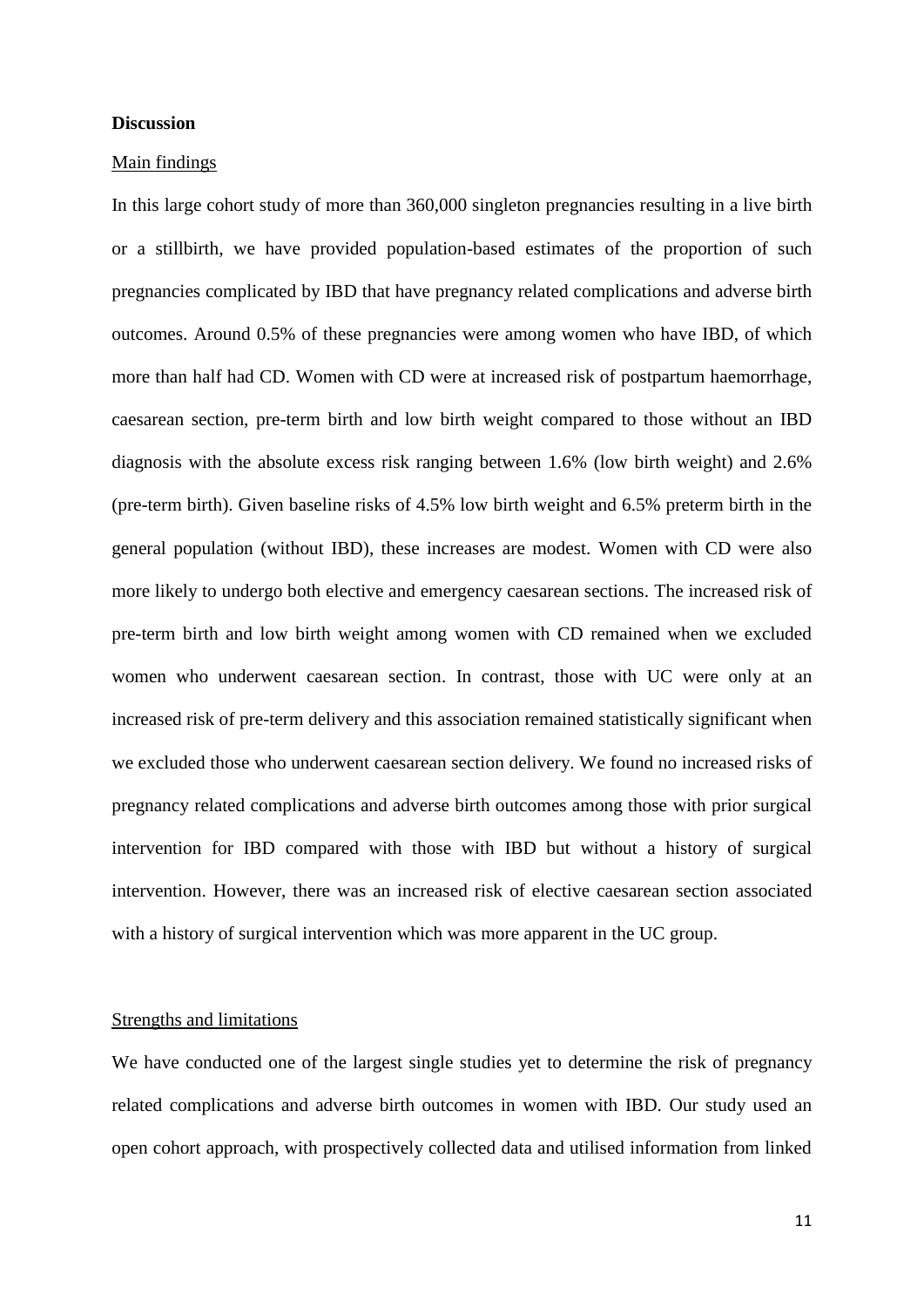primary and secondary care data sources from across England covering 3% of the total UK population with a similar age and sex distribution to the population as a whole.<sup>[17](#page-22-13)</sup> Our study findings should therefore not only be generalisable to singleton pregnancies resulting in a live birth or a stillbirth in England but also to other developed nations with similar health care systems and baseline incidence of adverse outcome. As HES is the primary source of maternity statistics in England and its birth outcomes have been externally validated with high accuracy,<sup>[14](#page-22-10)</sup> we believe that under recording of birth outcomes and differential recording of adverse pregnancy related complications/outcomes between women with and without diagnosed IBD is unlikely. Our use of linked data from both primary and secondary care also allows better adjustment for important confounding factors such as BMI, smoking status and maternal diabetes.

A potential weakness of this study is that since we used anonymised patient records and had no direct access to the patients, we were dependent on family doctors entering data accurately in CPRD. However, the diagnosis of IBD has been previously validated in UK electronic general practice data with a high degree of accuracy so we think it unlikely that there is major error in our findings due to misattribution of the diagnosis of IBD.<sup>[13](#page-22-9)</sup> We also acknowledge that there are other commonly investigated outcomes (spontaneous abortion, APGAR score and neonatal death) which we were not able to assess in our study due to the lack of complete and reliable data. However, previously our group found very limited increased risk of major congenital anomalies in children born to mothers with IBD<sup>[18](#page-22-14)</sup> using another similar dataset which had linked mother baby information.

#### Interpretation in the context of previous literature

Our finding of increased risk of pre-term birth among babies born to mothers with CD is consistent with most previous studies although the magnitude of the effect that we observed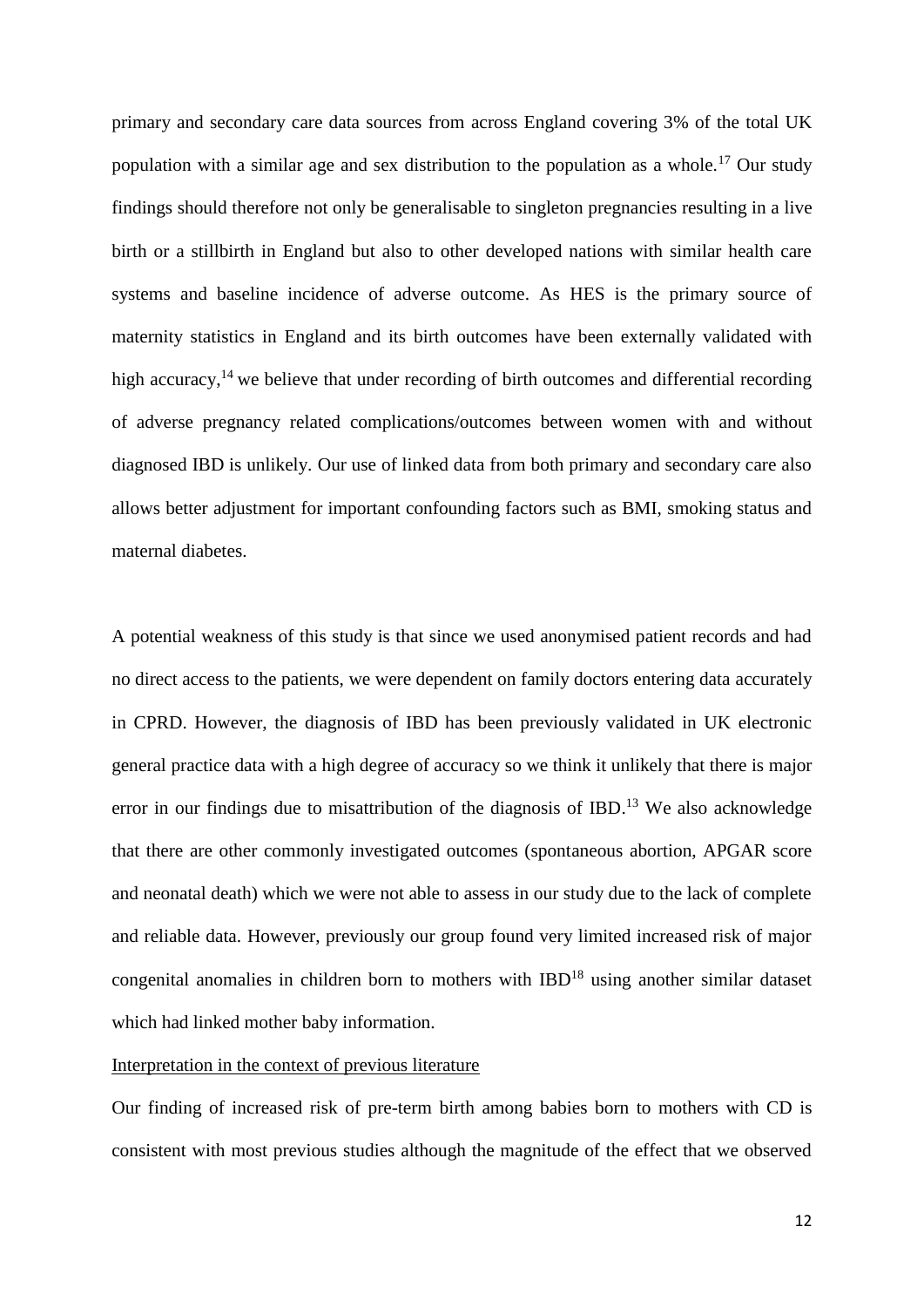in our study was slightly lower than most<sup>[2,](#page-22-1) [4-6](#page-22-15)</sup> but not all previous studies.<sup>[19-21](#page-22-16)</sup> It should be noted that the greatest apparent magnitudes (more than 2-fold increased risk compared to controls) for this association have been in general reported by small often single centre studies<sup>[2,](#page-22-1) [4-6](#page-22-15)</sup> based on 38 to 177 cases. However, the few large multicenter population based studies with more than 500 cases are more similar in their findings to our own.<sup>[19,](#page-22-16) [20,](#page-22-17) [22](#page-22-18)</sup> Similarly, our finding of an increased risk of having babies with low birth weight among CD mothers is in line with the existing literature.<sup>[19,](#page-22-16) [20](#page-22-17)</sup> We showed that pregnant women with UC are more likely to have pre-term birth compared to the control population whereas the risk of having babies with low birth weight is similar between cases and controls. This finding is supported by a number of previous studies<sup>[2,](#page-22-1) [4,](#page-22-15) [23](#page-23-0)</sup> and a meta-analysis.<sup>[7](#page-22-2)</sup> In contrast, Dominitz et al<sup>[5](#page-22-4)</sup> in their multicenter hospital based study, found no association between prematurity and UC which may be due to the database and methodology used to define their exposure. For instance, the authors established the presence or absence of IBD through the review of diagnoses listed in the discharge record from hospitalisation associated with birth leading to under ascertainment of IBD cases. This is evident by their much lower prevalence of IBD in pregnancy (0.03%) compared to our own (0.5%). Moreover, the IBD definition was not validated in this previous study which may have led to misclassification between CD and UC given that the study also reported a much higher increased risk (4-fold) of pre-term birth associated with CD. Similarly, Bortoli et  $al<sup>21</sup>$  $al<sup>21</sup>$  $al<sup>21</sup>$  found no evidence of pre-term birth among those with UC or CD which may be attributed to their small number of cases and high dropout rate which may have biased their estimates. Our stratified analyses by mode of delivery show evidence that prematurity and babies born with low birth weight observed among IBD cases may be independent of factors and/or complications leading to medically driven caesarean section for which further studies are needed.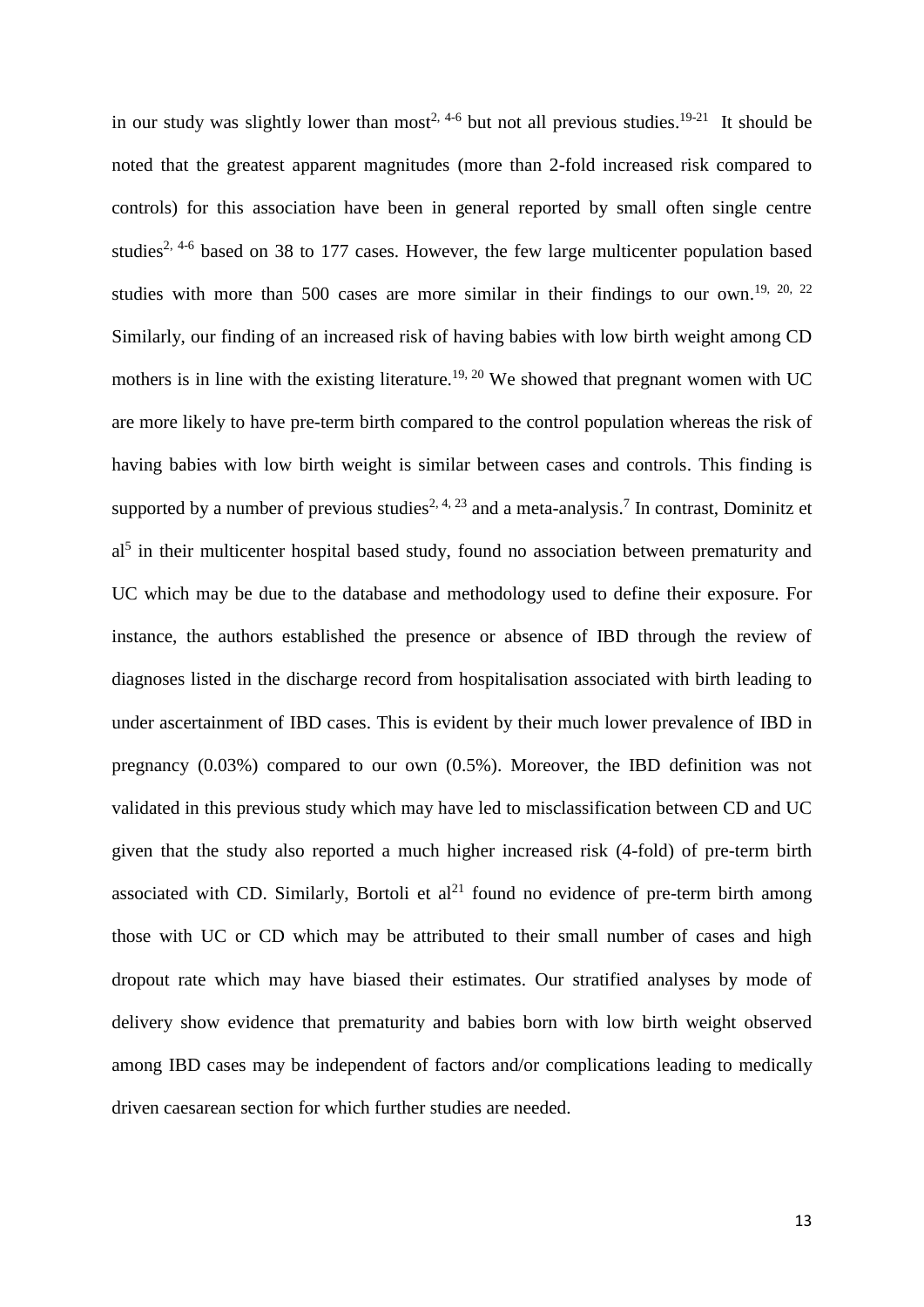Our finding of higher proportions of women with IBD undergoing caesarean sections particularly among those with CD is not new and has been previously demonstrated.<sup>[24](#page-23-1)</sup> Of interest is the fact that the majority of the caesarean sections were elective. Whilst clinical guidelines<sup>[25,](#page-23-2) [26](#page-23-3)</sup> only support caesarean section delivery among those with complicated IBD (those with severe disease, with perianal disease and some women with pouches) and the risk of readmissions post-caesarean sections are higher compared to those who undergo normal vaginal delivery, $27$  controversies exist over the most appropriate mode of delivery among pregnant women with IBD. For instance, there is evidence suggesting that the risk of incontinence and sphincter tear is greater among those who undergo normal vaginal delivery than in caesarean section.<sup>[7](#page-22-2)</sup> On the other hand there is evidence suggesting that refraining from vaginal delivery does not necessarily protect against incontinence<sup>[28](#page-23-5)</sup> and that vaginal delivery does not seem to substantially influence pouch function and quality of life.<sup>[29](#page-23-6)</sup> Presumably, previous abdominal surgery affects the choice of delivery method by both the woman and clinicians involved in their antenatal care as our study demonstrated that a higher proportion of women who had prior surgery for IBD underwent elective caesarean sections. This effect was more prominent among those with UC even after excluding women who had pouch surgery. In order to better understand the relationship between caesarean section and IBD, it may be important to explore the primary indication for caesarean section (IBD versus other medical causes) for which we do not have data.

We found that among those who underwent surgical intervention prior to delivery, there was no increased risk of adverse birth outcomes compared to those with IBD without surgical intervention. Whilst these findings may be reassuring, Stephansson et  $al^{20}$  $al^{20}$  $al^{20}$  reported a more than 53% increased risk of pre-term birth among Swedish and Danish pregnant women with a history of CD related surgery. This may be due to the fact that this previous study was based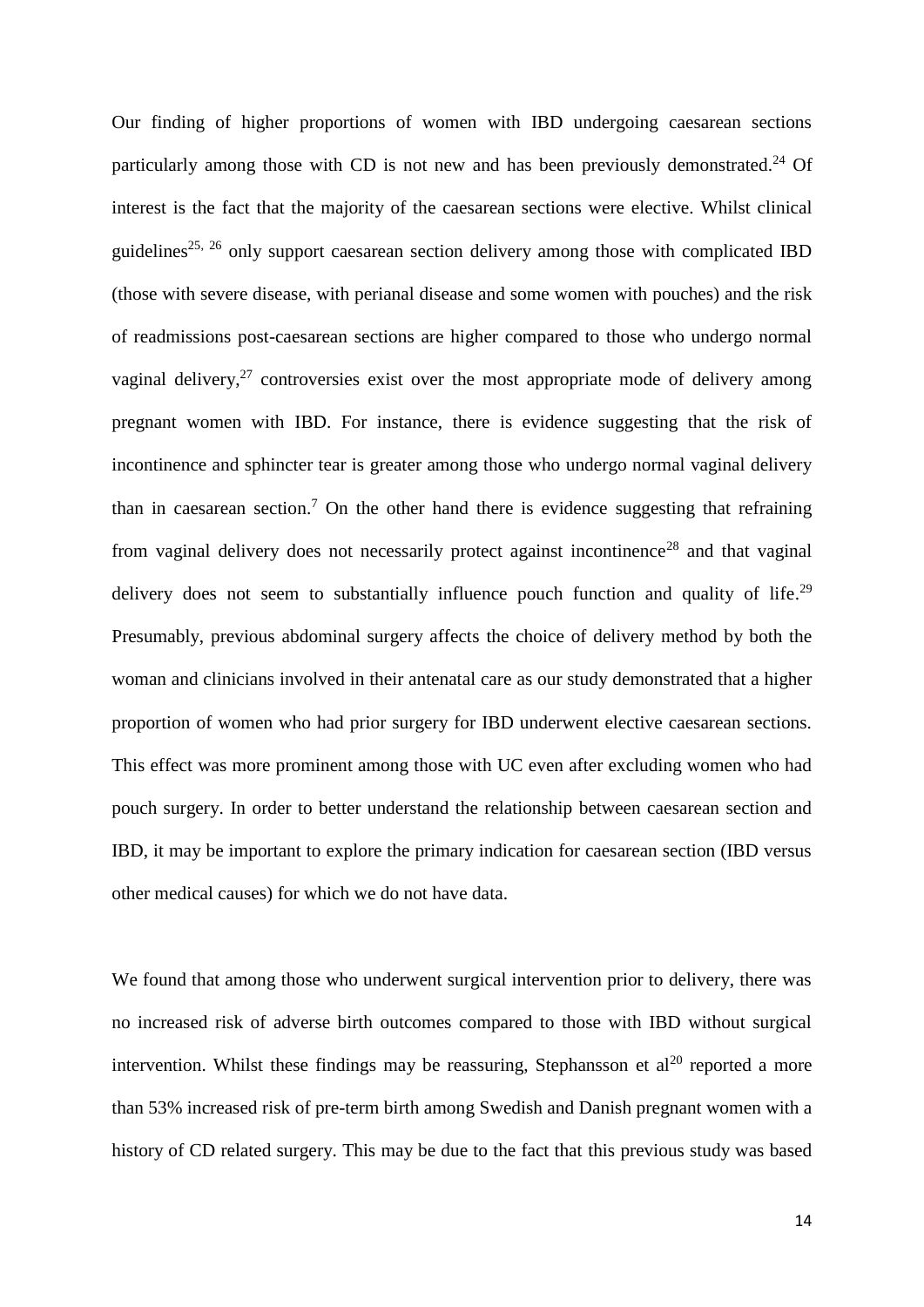on inpatient registry data with limited information on outpatient visits. Therefore their cases may be more likely to be those with moderate to severe disease leading to slight overestimation of the actual risk. In contrast our study provides a more representative picture of IBD with disease severity ranging from mild to severe.

Our finding of increased risk of postpartum haemorrhage among those with CD contradicts the findings of Broms et al.<sup>[24](#page-23-1)</sup> This may be due to the difference in study design and population studied. For instance, postpartum haemorrhage is more common in the UK compared to Sweden (10% versus 6%). Additionally, there is also a marked difference between the incidences of caesarean sections between the two counties (17% in Sweden versus 26% in the UK) which may be a contributory factor. Our increased risk observed for postpartum haemorrhage was however independent of caesarean section.

In conclusion, women with CD are at increased risk of pre-term birth, low birth weight and postpartum haemorrhage independent of any effect that either IBD or its complications have in increasing caesarean section among these women. In contrast women with UC are only at higher risk of pre-term births and for all IBD there was no association with stillbirth. Whilst IBD related surgery itself is not associated with the risk of adverse pregnancy related complications, it is may be considered an important factor in the decision for elective caesarean section especially among those with UC. These findings should be carefully considered by women with IBD planning pregnancy and when in clinical consultation with pregnant women with IBD. Despite the fact that we have shown significantly increased risks for certain pregnancy related complications and adverse birth outcomes particularly among those with CD, the absolute differences are small indicating that most women with CD and UC will have an uncomplicated pregnancy ending in favourable outcomes.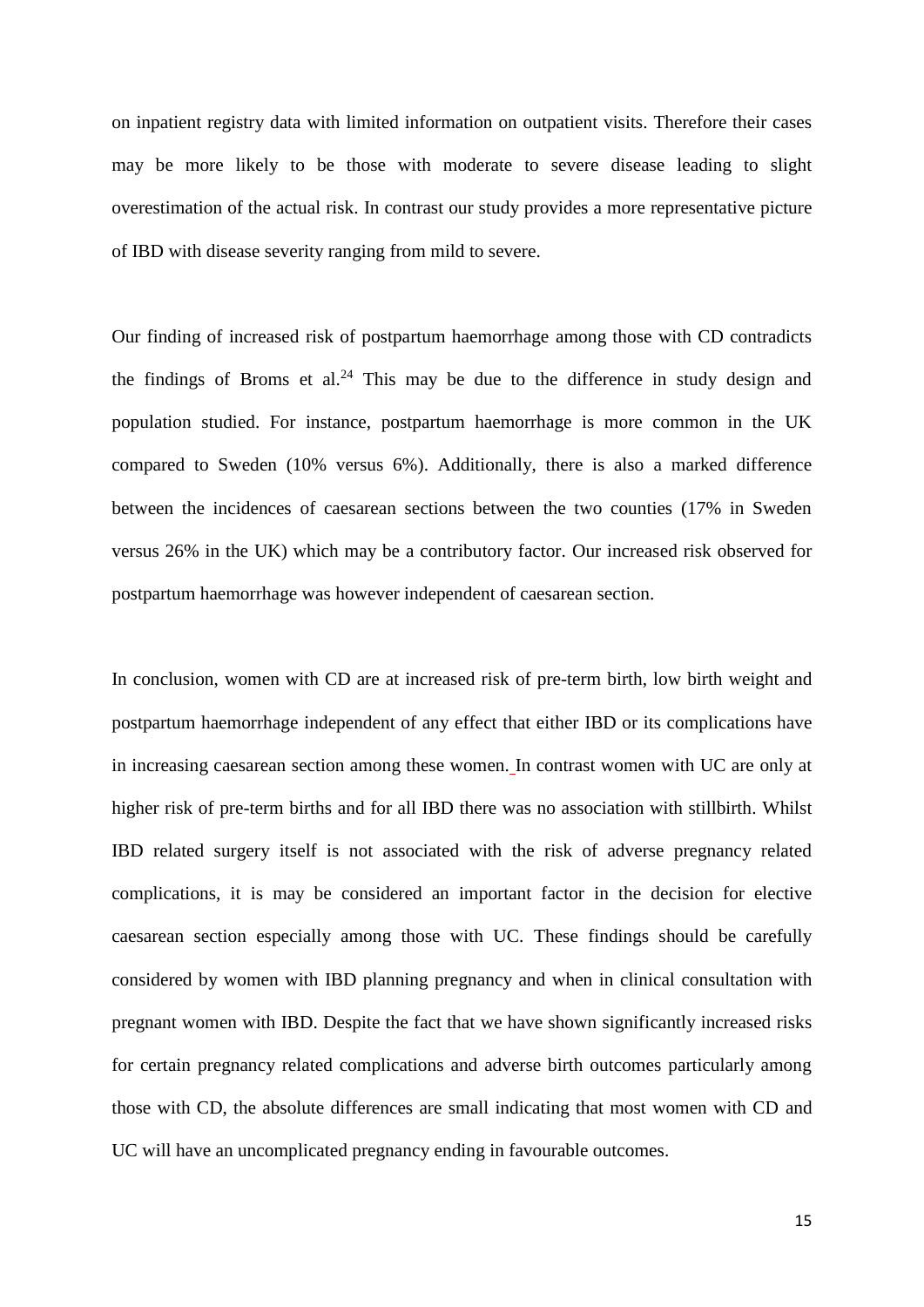## **Tables**

# **Table 1: Descriptive data on singleton births among women diagnosed with inflammatory bowel disease and the control population**

| Variable                    | <b>Pregnancies among</b><br>women not diagnosed<br>with IBD<br>$(N=362,394)$ |      | <b>Pregnancies among</b><br>women diagnosed with<br><b>IBD</b><br>$(N=1,969*)$ |         | <b>Pregnancies among</b><br>women diagnosed<br>with CD<br>$(N=1,002)$ |          | <b>Pregnancies among</b><br>women diagnosed<br>with UC<br>$(N=884)$ |      |
|-----------------------------|------------------------------------------------------------------------------|------|--------------------------------------------------------------------------------|---------|-----------------------------------------------------------------------|----------|---------------------------------------------------------------------|------|
|                             | No.                                                                          | $\%$ | No.                                                                            | %       | No.                                                                   | %        | No.                                                                 | $\%$ |
| Age at delivery**           |                                                                              |      |                                                                                |         |                                                                       |          |                                                                     |      |
| $15-19$ years               | 21,218                                                                       | 5.9  | 22                                                                             | $1.1\,$ | 17                                                                    | 1.7      | 4                                                                   | 0.5  |
| 20-24 years                 | 62,195                                                                       | 17.2 | 181                                                                            | 9.2     | 117                                                                   | 11.7     | 51                                                                  | 5.8  |
| 25-29 years                 | 95,506                                                                       | 26.4 | 475                                                                            | 24.1    | 269                                                                   | 26.8     | 191                                                                 | 21.6 |
| 30-34 years                 | 110,442                                                                      | 30.5 | 725                                                                            | 36.8    | 360                                                                   | 35.9     | 334                                                                 | 37.8 |
| 35-39 years                 | 60,725                                                                       | 16.8 | 452                                                                            | 23.0    | 194                                                                   | 19.4     | 239                                                                 | 27.0 |
| 40-44 years                 | 12,308                                                                       | 3.4  | 114                                                                            | 5.8     | 45                                                                    | 4.5      | 65                                                                  | 7.4  |
| Body Mass Index**           |                                                                              |      |                                                                                |         |                                                                       |          |                                                                     |      |
| Normal(18.5-24.9)           | 157,950                                                                      | 43.6 | 1,001                                                                          | 50.8    | 486                                                                   | 48.5     | 461                                                                 | 52.1 |
| Underweight(<18.5)          | 11,807                                                                       | 3.3  | 76                                                                             | 3.9     | 43                                                                    | 4.3      | 32                                                                  | 3.6  |
| Overweight(25-29.9)         | 65,585                                                                       | 18.1 | 350                                                                            | 17.8    | 183                                                                   | 18.3     | 151                                                                 | 17.1 |
| Obese $(>=30)$              | 41,036                                                                       | 11.3 | 198                                                                            | 10.1    | 115                                                                   | 11.5     | 76                                                                  | 8.6  |
| Missing                     | 86,016                                                                       | 23.7 | 344                                                                            | 17.5    | 175                                                                   | 17.5     | 164                                                                 | 18.6 |
| Smoking status**            |                                                                              |      |                                                                                |         |                                                                       |          |                                                                     |      |
| Current smoker              | 79,650                                                                       | 22.0 | 370                                                                            | 18.8    | 257                                                                   | 25.6     | 97                                                                  | 11.0 |
| Non-smoker                  | 282,744                                                                      | 78.0 | 1,599                                                                          | 81.2    | 745                                                                   | 74.4     | 787                                                                 | 89.0 |
| Ethnicity**                 |                                                                              |      |                                                                                |         |                                                                       |          |                                                                     |      |
| White                       | 263,716                                                                      | 72.8 | 1,629                                                                          | 82.7    | 847                                                                   | 84.5     | 713                                                                 | 80.7 |
| Non-white                   | 37,127                                                                       | 10.2 | 101                                                                            | 5.1     | 50                                                                    | 5.0      | 49                                                                  | 5.5  |
| Missing                     | 61,551                                                                       | 17.0 | 239                                                                            | 12.1    | 105                                                                   | $10.5\,$ | 122                                                                 | 13.8 |
| <b>Diabetes</b>             |                                                                              |      |                                                                                |         |                                                                       |          |                                                                     |      |
| No                          | 351,752                                                                      | 97.1 | 1,903                                                                          | 96.6    | 980                                                                   | 97.8     | 843                                                                 | 95.4 |
| Yes                         | 10,642                                                                       | 2.9  | 66                                                                             | 3.4     | 22                                                                    | $2.2\,$  | 41                                                                  | 4.6  |
| Calendar year at<br>birth** |                                                                              |      |                                                                                |         |                                                                       |          |                                                                     |      |
| 1997-2001                   | 72,829                                                                       | 20.1 | 334                                                                            | 17.0    | 187                                                                   | 18.7     | 132                                                                 | 14.9 |
| 2002-2006                   | 126,865                                                                      | 35.0 | 658                                                                            | 33.4    | 339                                                                   | 33.8     | 294                                                                 | 33.3 |
| 2007-2012                   | 162,700                                                                      | 44.9 | 977                                                                            | 49.6    | 476                                                                   | 47.5     | 458                                                                 | 51.8 |

\*Includes Crohn's disease, Ulcerative colitis and non-specific IBD (n=83). \*\*Statistically significant differences between IBD case and controls (p<0.001)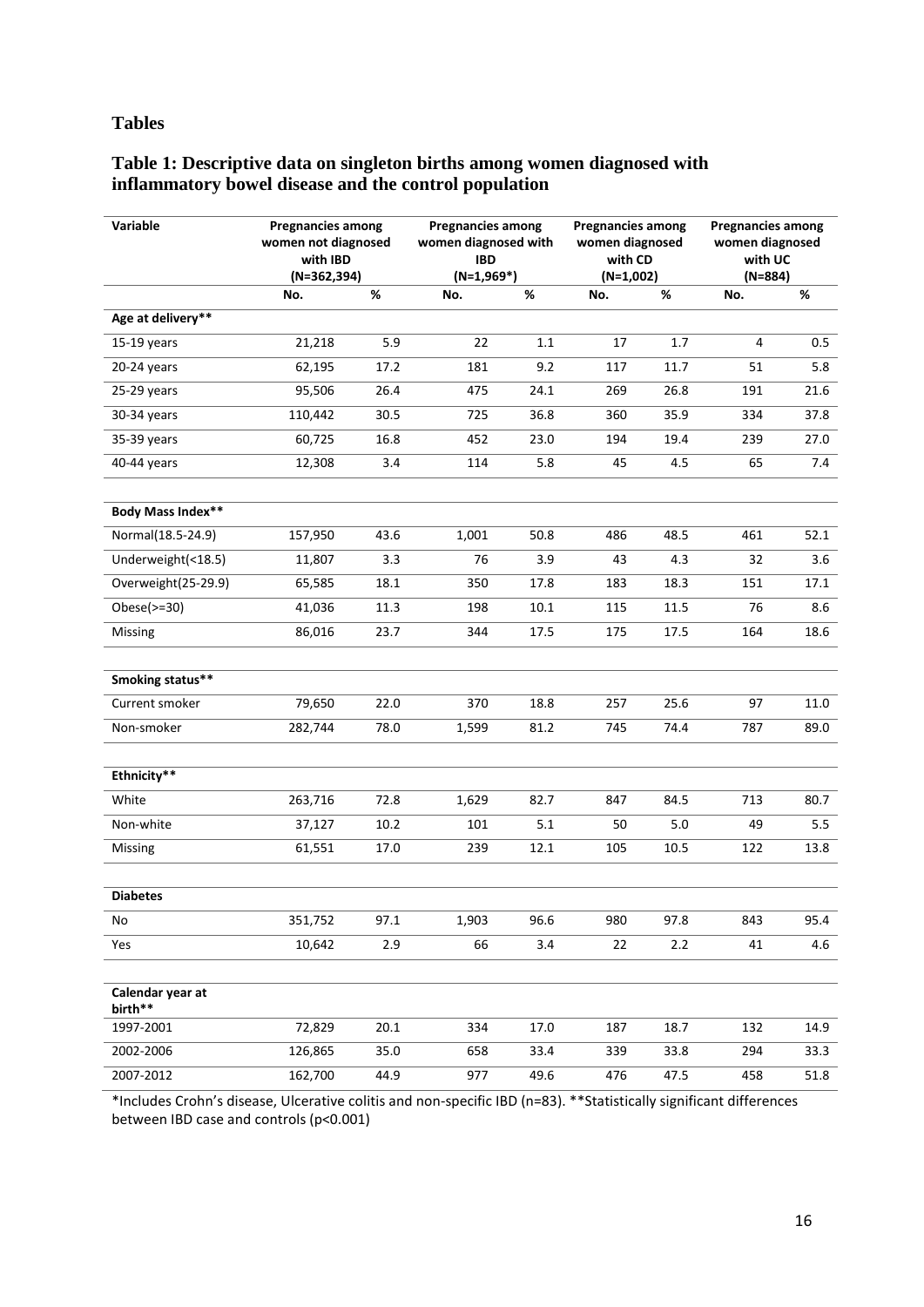| Table 2: Risk of adverse pregnancy and birth outcome among women diagnosed with |  |
|---------------------------------------------------------------------------------|--|
| inflammatory bowel disease                                                      |  |

| <b>Outcomes</b>                        |         | <b>Controls</b><br><b>IBD cases*</b><br>$(N=362,394)$ |       |                  | <b>CD</b>      |                  |                | UC             |
|----------------------------------------|---------|-------------------------------------------------------|-------|------------------|----------------|------------------|----------------|----------------|
|                                        | n       | %                                                     | n     | $(N=1,969)$<br>% | n              | $(N=1,002)$<br>% | n              | $(N=884)$<br>% |
| <b>Pregnancy related complications</b> |         |                                                       |       |                  |                |                  |                |                |
| Postpartum haemorrhage                 | 35,197  | 9.7                                                   | 229   | 11.6             | 123            | 12.3             | 97             | 11.0           |
| Pre-eclampsia/eclampsia                | 8,261   | 2.3                                                   | 41    | 2.1              | 24             | 2.4              | 15             | 1.7            |
| Antepartum haemorrhage                 | 17,052  | 4.7                                                   | 104   | 5.3              | 52             | 5.2              | 47             | 5.3            |
| Venous thromboembolism                 | 567     | 0.2                                                   | 8     | 0.4              | 3              | 0.3              | 5              | 0.6            |
| <b>Gestational diabetes</b>            | 6,667   | 1.9                                                   | 46    | 2.4              | 14             | 1.4              | 29             | 3.3            |
| Mode of delivery                       |         |                                                       |       |                  |                |                  |                |                |
| Normal vaginal delivery                | 233,222 | 64.4                                                  | 1,093 | 55.5             | 539            | 53.8             | 508            | 57.5           |
| Assisted                               | 43,846  | 12.1                                                  | 278   | 14.1             | 137            | 13.7             | 128            | 14.5           |
| Elective caesarean                     | 35,301  | 9.7                                                   | 300   | 15.2             | 172            | 17.2             | 121            | 13.7           |
| Emergency caesarean                    | 50,025  | 13.8                                                  | 298   | 15.1             | 154            | 15.4             | 127            | 14.4           |
| <b>Adverse birth outcomes</b>          |         |                                                       |       |                  |                |                  |                |                |
| Adverse birth outcomes <sup>1</sup>    | 31,296  | 8.6                                                   | 222   | 11.3             | 120            | 12.0             | 94             | 10.6           |
| Stillbirth <sup>5</sup>                | 1,566   | 0.4                                                   | 10    | 0.5              | 5              | 0.5              | $\overline{4}$ | 0.5            |
| Length of gestation                    |         |                                                       |       |                  |                |                  |                |                |
| Normal (37-41 weeks)                   | 304,870 | 84.1                                                  | 1,651 | 83.8             | 832            | 83.0             | 751            | 85.0           |
| Pre-term (<37 weeks)                   | 23,525  | 6.5                                                   | 170   | 8.6              | 91             | 9.1              | 75             | 8.5            |
| Prolonged (>41 weeks)                  | 33,999  | 9.4                                                   | 148   | 7.5              | 79             | 7.9              | 58             | 6.6            |
| <b>Birth weight in grams</b>           |         |                                                       |       |                  |                |                  |                |                |
| 2500-4500 grams $\delta$               | 272,232 | 75.2                                                  | 1,492 | 75.9             | 736            | 73.5             | 688            | 77.9           |
| >4500 grams                            | 5,283   | 1.5                                                   | 24    | 1.2              | $\overline{7}$ | 0.7              | 15             | 1.7            |
| $<$ 2500 grams                         | 16,406  | 4.5                                                   | 107   | 5.4              | 61             | 6.1              | 42             | 4.8            |
| Missing                                | 68,083  | 18.8                                                  | 343   | 17.4             | 197            | 19.7             | 138            | 15.6           |
| Mean birth weight (SD)                 | 3381    | (581)                                                 | 3331  | (587)            | 3301           | (589)            | 3353           | (581)          |

\*Includes Crohn's disease, Ulcerative colitis and non-specific IBD <sup>1</sup>Includes pregnancies of women resulting in stillbirth, pre-term birth or infant born with low birth weight. SD = Standard deviation. <sup>δ</sup>Among live births only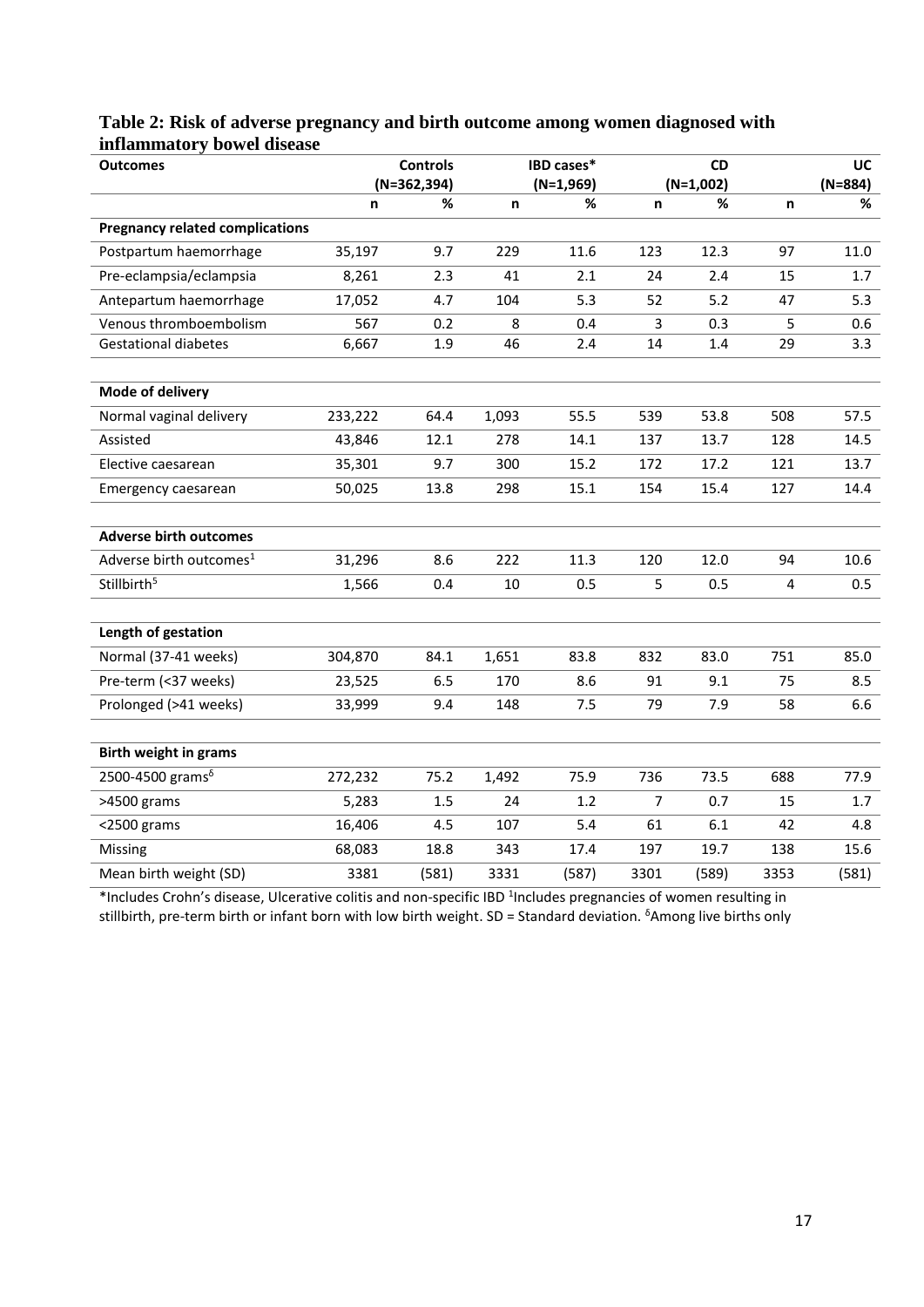**Table 3: Risk of adverse pregnancy and birth outcome among women diagnosed IBD compared to controls stratified by Ulcerative colitis and Crohns disease** 

| <b>Variables</b>                    | <b>IBD</b>            | <b>CD</b>             | UC                    |  |
|-------------------------------------|-----------------------|-----------------------|-----------------------|--|
|                                     | OR* (95% CI)          | OR* (95% CI)          |                       |  |
|                                     | Adjusted <sup>1</sup> | Adjusted <sup>1</sup> | Adjusted <sup>1</sup> |  |
| <b>Pregnancy complication</b>       |                       |                       |                       |  |
| Postpartum haemorrhage              | 1.16 (1.00-1.34)      | $1.27(1.04-1.55)$     | $1.05(0.84-1.30)$     |  |
| Pre-eclampsia/eclampsia             | $0.95(0.68-1.33)$     | $1.11(0.70-1.75)$     | $0.76(0.46-1.28)$     |  |
| Antepartum haemorrhage              | $1.18(0.97-1.45)$     | $1.14(0.86 - 1.51)$   | 1.22 (0.90-1.66)      |  |
| Venous thromboembolism              | 2.48 (1.23-5.00)      |                       | 3.49 (1.43-8.47)      |  |
| <b>Gestational diabetes</b>         | $1.21(0.88-1.67)$     | $0.74(0.37-1.46)$     | $1.64(1.12-2.40)$     |  |
|                                     |                       |                       |                       |  |
| Mode of delivery                    |                       |                       |                       |  |
| Assisted <sup>3</sup>               | $1.26(1.10-1.45)$     | $1.31(1.08-1.58)$     | 1.21 (0.99-1.48)      |  |
| Elective caesarean <sup>3</sup>     | 1.56 (1.34-1.81)      | $1.97(1.61-2.40)$     | 1.24 (0.99-1.56)      |  |
| Emergency caesarean <sup>3</sup>    | 1.20 (1.05-1.38)      | 1.31 (1.08-1.59)      | 1.06 (0.86-1.29)      |  |
|                                     |                       |                       |                       |  |
| <b>Adverse birth outcomes</b>       |                       |                       |                       |  |
| Adverse birth outcomes <sup>4</sup> | 1.39 (1.19-1.61)      | $1.45(1.18-1.78)$     | $1.33(1.06-1.67)$     |  |
| Stillbirth                          | 1.23 (0.66-2.29)      | 1.17 (0.48-2.81)      | 1.13 (0.42-3.01)      |  |
|                                     |                       |                       |                       |  |
| Length of gestation                 |                       |                       |                       |  |
| Pre-term (<37 weeks) <sup>5</sup>   | $1.36(1.15-1.61)$     | $1.42(1.12-1.80)$     | $1.34(1.04-1.73)$     |  |
| Prolonged (>41 weeks) <sup>5</sup>  | $0.82(0.69-0.97)$     | $0.85(0.67 - 1.07)$   | $0.73(0.55-0.95)$     |  |
|                                     |                       |                       |                       |  |
| <b>Birth weight</b>                 |                       |                       |                       |  |
| $>4500$ grams <sup>6</sup>          | $0.75(0.49-1.15)$     | $0.45(0.21-0.95)$     | $1.01(0.58-1.74)$     |  |
| $<$ 2500 grams $6$                  | $1.27(1.03-1.56)$     | $1.40(1.06-1.85)$     | 1.14 (0.82-1.59)      |  |
| Missing <sup>6</sup>                | $0.99(0.87 - 1.12)$   | 1.13 (0.95-1.34)      | $0.89(0.73-1.08)$     |  |

1Adjusted for smoking status, age, ethnicity, diabetes, calendar year and BMI

<sup>2</sup>Analysis based on pregnancies not resulting in normal vaginal delivery as the comparison group

<sup>3</sup> Analysis based on normal vaginal delivery as the comparison group

4 Includes pregnancies of women resulting in stillbirth, pre-term birth or infant born with low birth weight <sup>5</sup>Analysis based on pregnancies with normal gestational length (37-41 weeks)

<sup>6</sup> Analysis based on pregnancies resulting in live births with baby's weight between 2500-4500 grams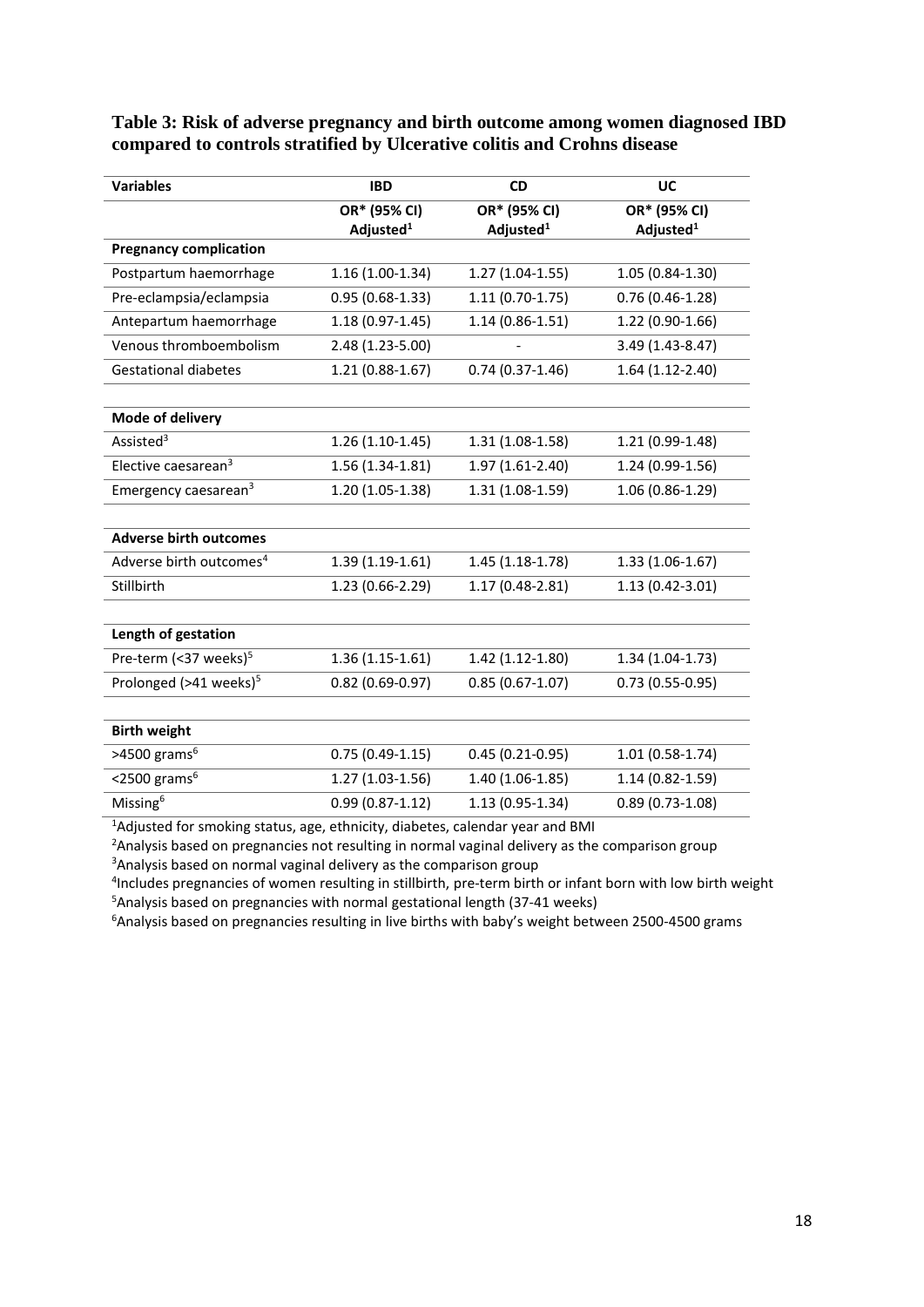# **Table 4: Risk of adverse pregnancy and birth outcome among women diagnosed with inflammatory bowel disease with surgery prior to the pregnancy compared women without prior surgical intervention**

| <b>Outcome</b>                            | <b>Pregnancies of women</b><br>with no surgical<br>intervention for IBD<br>before delivery<br>$(n=1,625)$ |        | <b>Pregnancies of women</b><br>after surgical<br>intervention for IBD<br>before delivery<br>$(n=344)$ |      | OR (95% CI)<br>(Adjusted <sup>1</sup> ) |
|-------------------------------------------|-----------------------------------------------------------------------------------------------------------|--------|-------------------------------------------------------------------------------------------------------|------|-----------------------------------------|
|                                           | No.                                                                                                       | %      | No.                                                                                                   | %    |                                         |
| <b>Pregnancy related</b><br>complications |                                                                                                           |        |                                                                                                       |      |                                         |
| Postpartum haemorrhage                    | 186                                                                                                       | 11.4   | 43                                                                                                    | 12.5 | $1.10(0.76-1.59)$                       |
| Antepartum haemorrhage                    | 88                                                                                                        | 5.4    | 16                                                                                                    | 4.7  | $0.86(0.50-1.49)$                       |
| Pre-eclampsia/eclampsia                   | 32                                                                                                        | 2.0    | 9                                                                                                     | 2.6  | 1.37 (0.64-2.93)                        |
| Venous thromboembolism                    | $\overline{\phantom{a}}$                                                                                  | $\sim$ | ÷.                                                                                                    |      |                                         |
| <b>Gestational diabetes</b>               | 41                                                                                                        | 2.5    | 5                                                                                                     | 1.5  | $0.59(0.22 - 1.59)$                     |
|                                           |                                                                                                           |        |                                                                                                       |      |                                         |
| Mode of delivery                          |                                                                                                           |        |                                                                                                       |      |                                         |
| Assisted <sup>3</sup>                     | 226                                                                                                       | 13.9   | 52                                                                                                    | 15.1 | $1.53(1.06-2.22)$                       |
| Elective caesarean <sup>3</sup>           | 202                                                                                                       | 12.4   | 98                                                                                                    | 28.5 | 3.15 (2.23-4.45)                        |
| Emergency caesarean <sup>3</sup>          | 247                                                                                                       | 15.2   | 51                                                                                                    | 14.8 | $1.33(0.91-1.94)$                       |
|                                           |                                                                                                           |        |                                                                                                       |      |                                         |
| <b>Birth outcome</b>                      |                                                                                                           |        |                                                                                                       |      |                                         |
| Adverse birth outcome <sup>4</sup>        | 181                                                                                                       | 11.1   | 41                                                                                                    | 11.9 | $1.07(0.74-1.56)$                       |
| Still birth                               | 8                                                                                                         | 0.5    | L.                                                                                                    |      |                                         |
|                                           |                                                                                                           |        |                                                                                                       |      |                                         |
| Length of gestation                       |                                                                                                           |        |                                                                                                       |      |                                         |
| Pre-term (<37 weeks) <sup>5</sup>         | 137                                                                                                       | 8.4    | 33                                                                                                    | 9.6  | $1.16(0.74-1.67)$                       |
| Prolonged (>41 weeks) <sup>5</sup>        | 121                                                                                                       | 7.4    | 27                                                                                                    | 7.8  | $1.05(0.67-1.64)$                       |
|                                           |                                                                                                           |        |                                                                                                       |      |                                         |
| <b>Birth weight</b>                       |                                                                                                           |        |                                                                                                       |      |                                         |
| $>4500$ grams <sup>6</sup>                | 18                                                                                                        | 1.1    | 6                                                                                                     | 1.7  | 1.54 (0.53-4.44)                        |
| $<$ 2500 grams <sup>6</sup>               | 86                                                                                                        | 5.3    | 21                                                                                                    | 6.1  | 1.20 (0.70-2.04)                        |
| Missing <sup>6</sup>                      | 287                                                                                                       | 17.7   | 56                                                                                                    | 16.3 | $0.-94(0.67-1.30)$                      |
|                                           |                                                                                                           |        |                                                                                                       |      |                                         |

<sup>1</sup>Adjusted for smoking status, age, ethnicity, diabetes, calendar year and BMI

<sup>2</sup>Analysis based on pregnancies not resulting in normal vaginal delivery

<sup>3</sup>Analysis based on normal vaginal delivery

4 Includes pregnancies of women resulting in stillbirth, pre-term birth or infant born with low birth weight <sup>5</sup>Analysis based on pregnancies with normal gestational length (37-41 weeks)

<sup>6</sup> Analysis based on pregnancies resulting in live births with baby's weight between 2500-4500 grams - <3 cases omitted.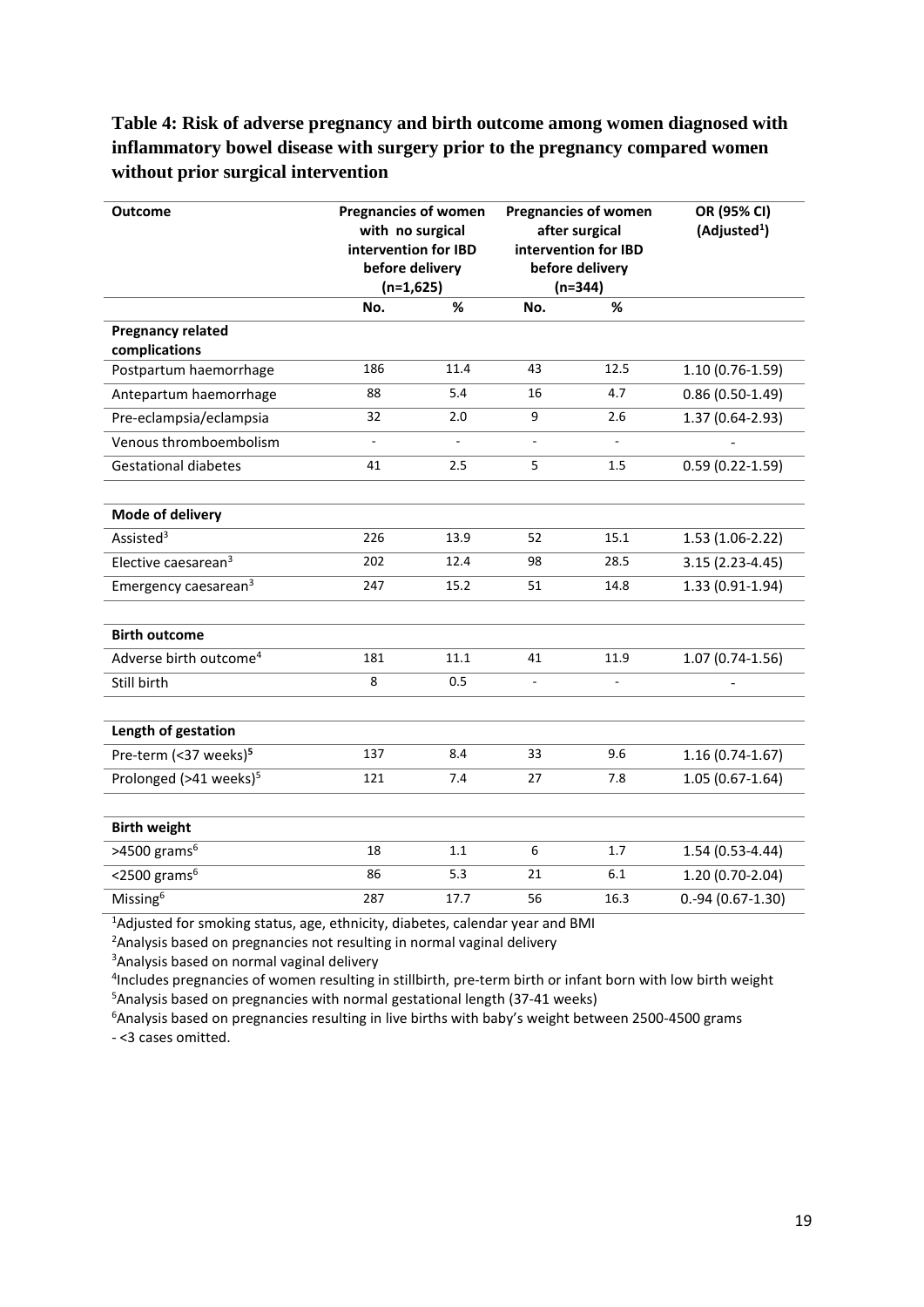# **Figure legends**

Figure 1: **Risk of adverse pregnancy and birth outcome among women diagnosed CD compared to controls stratified by the mode of delivery (log<sup>10</sup> scale).**

Figure 2: **Risk of adverse pregnancy and birth outcome among women diagnosed UC compared to controls stratified by the mode of delivery on (log<sup>10</sup> scale).**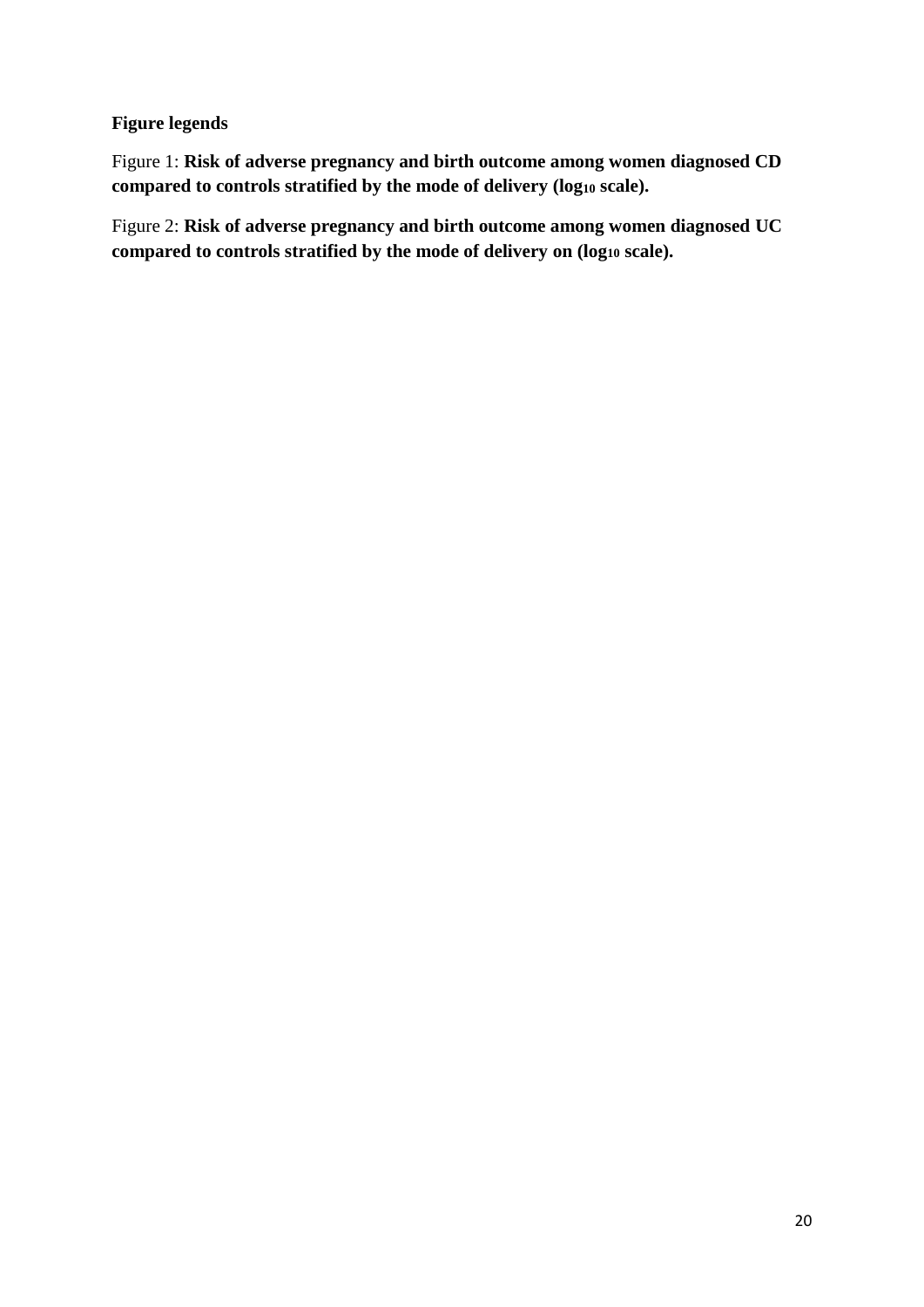#### **Acknowledgements**

#### **Conflict-of-interest disclosure:**

CNP has received honoraria for giving lectures from Leo Pharma and Sanofi Aventis (makers of tinzaparin and enoxaparin LMWHs used in obstetric thromboprophylaxis) and has received payment from Leo Pharma for development of an educational 'slide kit' about obstetric thromboprophylaxis. No other authors have conflicts of interest to declare.

#### **Study Contributions**

AAS and TC conceived the idea for the study, with all authors also making important contributions to the design of the study. AAS carried out the data management and analysis and wrote the first draft of the manuscript. All authors were involved in the interpretation of the data, contributed towards critical revision of the manuscript and approved the final draft. AAS had full access to all of the data and final responsibility for the decision to submit for publication.

### **Financial disclosure**

This study was funded by a grant from the Crohn's and Colitis UK. The funders had no role in the conception, conduct or reporting of the study.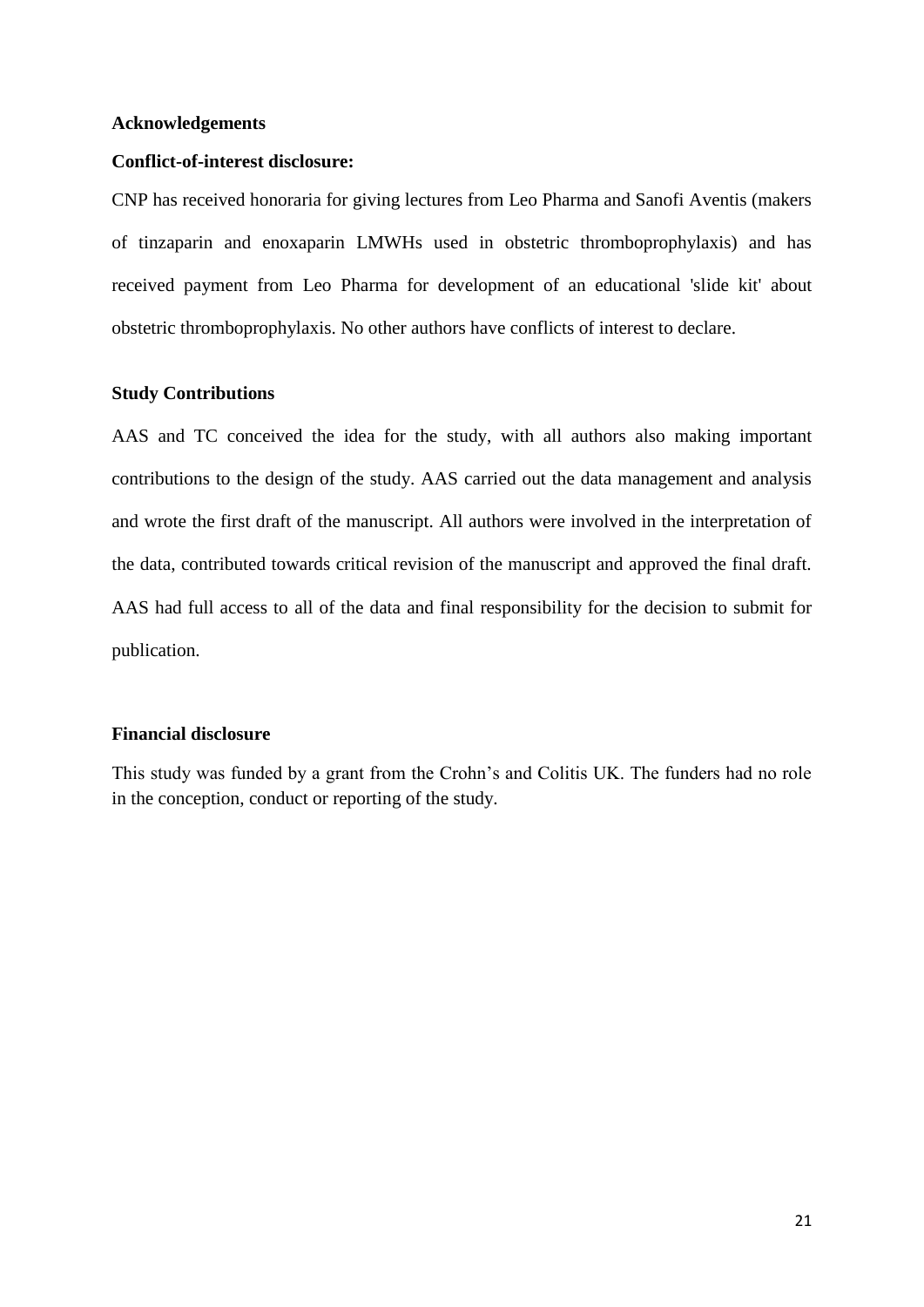# **References**

<span id="page-22-0"></span>1. Moser MAJ, Okun NB, Mayes DC, Bailey RJ. Crohn's disease, pregnancy, and birth weight. *The American Journal of Gastroenterology* 2000; 95: 1021-6.

<span id="page-22-1"></span>2. Porter RJ, Stirrat GM. The effects of inflammatory bowel disease on pregnancy: a casecontrolled retrospective analysis. *Br J Obstet Gynaecol* 1986; 93: 1124-31.

<span id="page-22-3"></span>3. Fedorkow DM, Persaud D, Nimrod CA. Inflammatory bowel disease: a controlled study of late pregnancy outcome. *Am J Obstet Gynecol* 1989; 160: 998-1001.

<span id="page-22-15"></span>4. Baird DD, Narendranathan M, Sandler RS. Increased risk of preterm birth for women with inflammatory bowel disease. *Gastroenterology* 1990; 99: 987-94.

<span id="page-22-4"></span>5. Dominitz JA, Young JC, Boyko EJ. Outcomes of infants born to mothers with inflammatory bowel disease: a population-based cohort study. *Am J Gastroenterol* 2002; 97: 641-8.

6. Elbaz G, Fich A, Levy A, Holcberg G, Sheiner E. Inflammatory bowel disease and preterm delivery. *International Journal of Gynecology & Obstetrics* 2005; 90: 193-7.

<span id="page-22-2"></span>7. Cornish J, Tan E, Teare J, et al. A meta-analysis on the influence of inflammatory bowel disease on pregnancy. *Gut* 2007; 56: 830-7.

8. Bush M, Patel S, Lapinski R, Stone J. Perinatal outcomes in inflammatory bowel disease. *Journal of Maternal-Fetal and Neonatal Medicine* 2004; 15: 237-41.

<span id="page-22-5"></span>9. Clinical Practice Research Database[. http://www.cprd.com/intro.asp](http://www.cprd.com/intro.asp) (accessed 24/01/2015.

<span id="page-22-6"></span>10. Hospital Episode Statistics[. http://www.hesonline.nhs.uk](http://www.hesonline.nhs.uk/) (accessed 19/04/2013.

<span id="page-22-7"></span>11. Eaton SC, Williams TJ, Puri S, VanStaa T. The feasibility of linking the English Hospital Episode Statistics to the GPRD. *Pharmacoepidemiol Drug Saf* 2008; 17: S214.

<span id="page-22-8"></span>12. Crooks C. Epidemiology of upper gastrointestinal bleeding studying its causes and outcomes using case control studies and surivival analyses. Ph.D. Thesis. : University of Nottingham; 2013.

<span id="page-22-9"></span>13. Lewis JD, Brensinger C, Bilker WB, Strom BL. Validity and completeness of the General Practice Research Database for studies of inflammatory bowel disease. *Pharmacoepidemiology and drug safety* 2002; 11: 211-8.

<span id="page-22-10"></span>14. Dattani N, Datta-Nemdharry P, Macfarlane A. Linking maternity data for England 2007: methods and data quality. *Health Statistics Quarterly* 2012; 53.

<span id="page-22-11"></span>15. Abdul Sultan A, Grainge MJ, West J, Fleming KM, Nelson-Piercy C, Tata LJ. Impact of risk factors on the timing of first postpartum venous thromboembolism: a population-based cohort study from England. *Blood* 2014; 124: 2872-80.

<span id="page-22-12"></span>16. Abdul Sultan A, Tata LJ, West J, et al. Risk factors for first venous thromboembolism around pregnancy: a population based cohort study from the United Kingdom. *Blood* 2013; 121: 3953-61.

<span id="page-22-13"></span>17. Crooks C, Card TR, West J. Defining upper gastrointestinal bleeding from linked primary and secondary care data and the effect on occurrence and 28 day mortality. *BMC Health Serv Res* 2012; 12: 392.

<span id="page-22-14"></span>18. Ban L, Tata LJ, Fiaschi L, Card T. Limited risks of major congenital anomalies in children of mothers with IBD and effects of medications. *Gastroenterology* 2014; 146: 76-84.

<span id="page-22-16"></span>19. Fonager K, rensen HT, Olsen J, et al. Pregnancy outcome for women with Crohn's disease: a follow-up study based on linkage between national registries. *The American Journal of Gastroenterology* 1998; 93: 2426-30.

<span id="page-22-17"></span>20. Stephansson O, Larsson H, Pedersen L, et al. Crohn's disease is a risk factor for preterm birth. *Clinical Gastroenterology and Hepatology* 2010; 8: 509-15.

<span id="page-22-19"></span>21. Bortoli A, Pedersen N, Duricova D, et al. Pregnancy outcome in inflammatory bowel disease: prospective European case‐control ECCO‐EpiCom study, 2003–2006. *Aliment Pharmacol Ther* 2011; 34: 724-34.

<span id="page-22-18"></span>22. Bröms G, Granath F, Linder M, Stephansson O, Elmberg M, Kieler H. Birth Outcomes in Women with Inflammatory Bowel Disease: Effects of Disease Activity and Drug Exposure. *Inflamm Bowel Dis* 2014; 20: 1091-8.